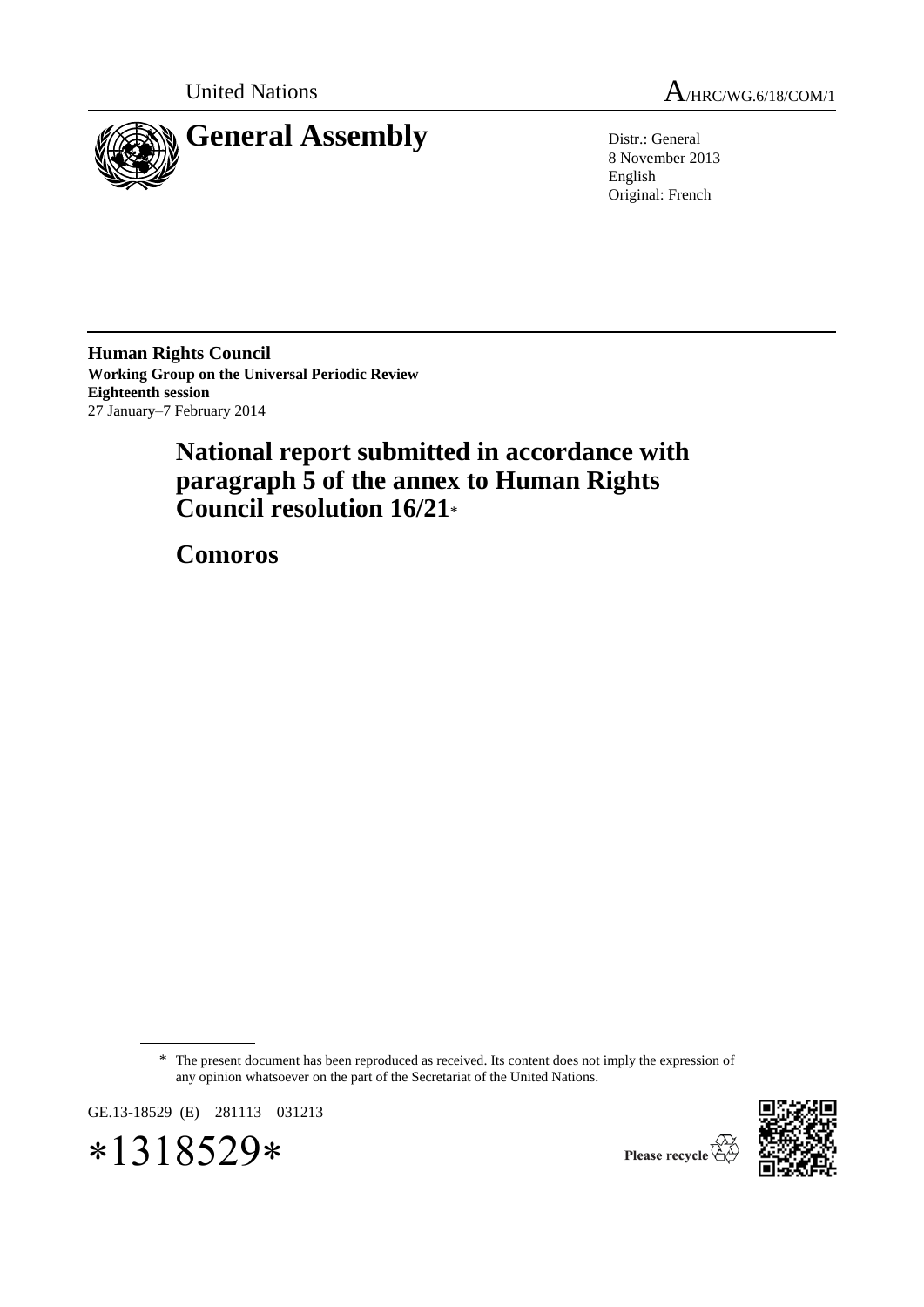# Contents

|     |    |                                                                        | Paragraphs  | Page |
|-----|----|------------------------------------------------------------------------|-------------|------|
|     |    |                                                                        | $1 - 11$    | 4    |
| I.  |    |                                                                        | $12 - 19$   | 5    |
| II. |    | Evolution of the normative and institutional framework (2009–2013)     | $20 - 51$   | 5    |
|     | A. |                                                                        |             | 5    |
|     | Β. |                                                                        |             | 6    |
|     | C. | Normative framework and international instruments (signed/ratified,    | 23          | 6    |
|     | D. | National institutions for the promotion and protection of human rights | $24 - 46$   | 7    |
|     |    | Governmental and quasi-governmental institutions<br>1.                 | $24 - 37$   | 7    |
|     |    | 2.                                                                     | $38 - 46$   | 9    |
|     | E. |                                                                        | $47 - 51$   | 10   |
| Ш.  |    | Implementation of recommendations and obligations resulting from the   | $52 - 114$  | 11   |
|     | А. | Instruments of ratification and cooperation with international human   | $53 - 54$   | 11   |
|     | Β. |                                                                        | $55 - 56$   | 11   |
|     | C. |                                                                        |             | 12   |
|     | D. |                                                                        |             | 13   |
|     | E. |                                                                        | $68 - 70$   | 13   |
|     |    | 1.                                                                     | $68 - 69$   | 13   |
|     |    | 2.                                                                     | 70          | 13   |
|     | F. |                                                                        | $71 - 81$   | 14   |
|     |    | 1.                                                                     | $71 - 76$   | 14   |
|     |    | 2.                                                                     | $77 - 81$   | 14   |
|     | G. |                                                                        | $82 - 102$  | 15   |
|     |    | 1.                                                                     | $82 - 92$   | 15   |
|     |    | 2.                                                                     | $93 - 97$   | 15   |
|     |    | 3.                                                                     | 98-102      | 16   |
|     | Η. |                                                                        | $103 - 110$ | 16   |
|     | Ι. | Good governance (democracy, action against corruption and impunity)    | $111 - 114$ | 17   |
| IV. |    | Status of recommendations not accepted during the previous review      | $115 - 131$ | 17   |
| V.  |    |                                                                        | 132-178     | 18   |
|     | A. |                                                                        | 132-147     | 18   |
|     |    | 1.                                                                     | 133         | 19   |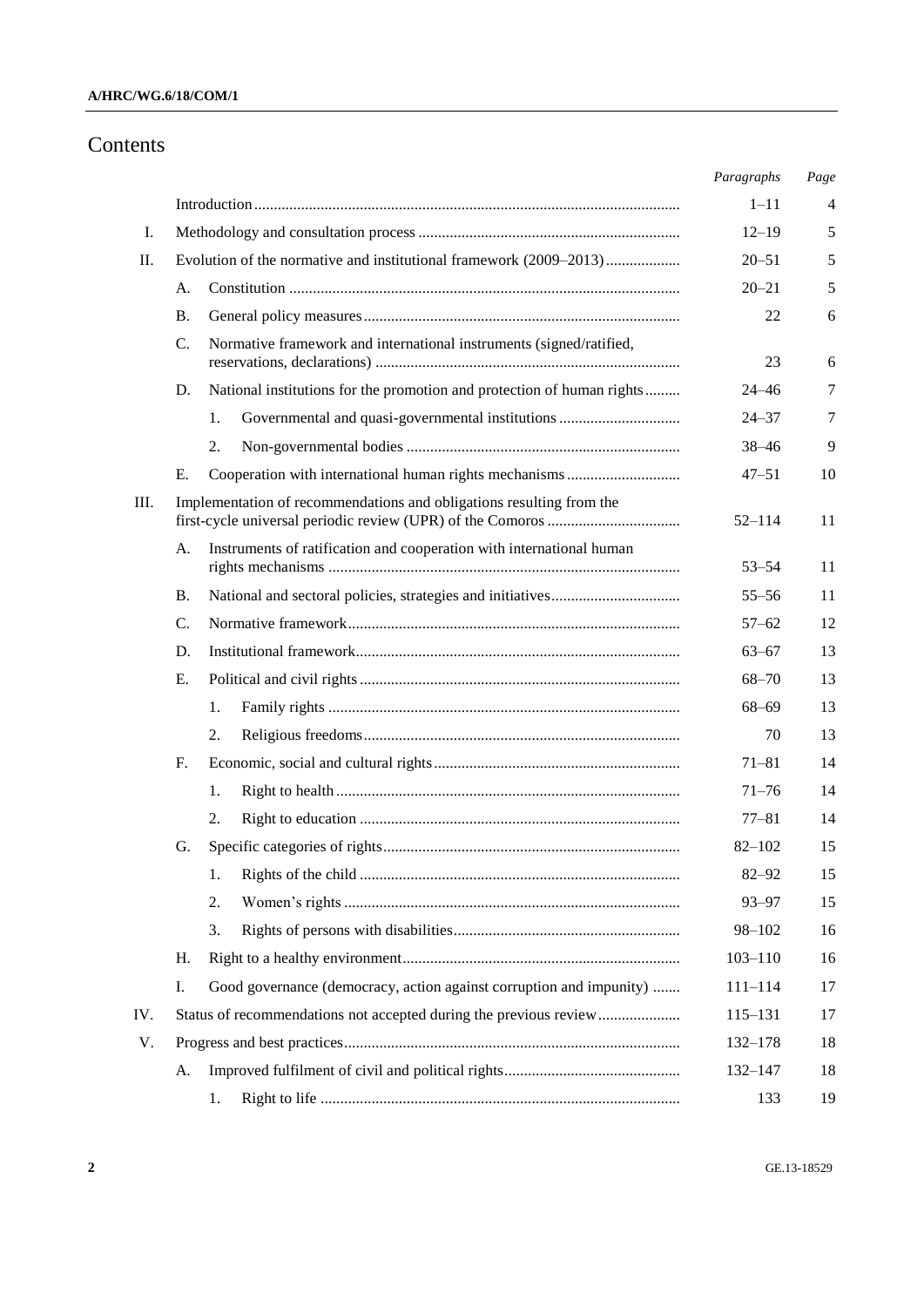|      |                                                                            | 2. | Effective action against torture, punishment and other cruel, inhuman | 134         | 19 |
|------|----------------------------------------------------------------------------|----|-----------------------------------------------------------------------|-------------|----|
|      |                                                                            | 3. |                                                                       | $135 - 137$ | 19 |
|      |                                                                            | 4. |                                                                       | 138         | 19 |
|      |                                                                            | 5. |                                                                       | 139-147     | 19 |
|      | <b>B.</b>                                                                  |    | Dynamic efforts to promote economic, social and cultural rights       | 148-174     | 20 |
|      |                                                                            | 1. |                                                                       | 148-150     | 20 |
|      |                                                                            | 2. |                                                                       | $151 - 154$ | 20 |
|      |                                                                            | 3. |                                                                       | $155 - 157$ | 21 |
|      |                                                                            | 4. |                                                                       | 158-159     | 21 |
|      |                                                                            | 5. |                                                                       | 160         | 21 |
|      |                                                                            | 6. |                                                                       | $161 - 174$ | 21 |
|      | C.                                                                         |    |                                                                       | $175 - 178$ | 22 |
|      |                                                                            | 1. |                                                                       | $175 - 176$ | 22 |
|      |                                                                            | 2. | Intensive promotion of women's rights and gender equality             | $177 - 178$ | 22 |
| VI.  |                                                                            |    | 179-186                                                               | 22          |    |
| VII. | Expectations in terms of capacity-building and technical assistance<br>187 |    |                                                                       |             |    |
|      |                                                                            |    | 188-192                                                               | 23          |    |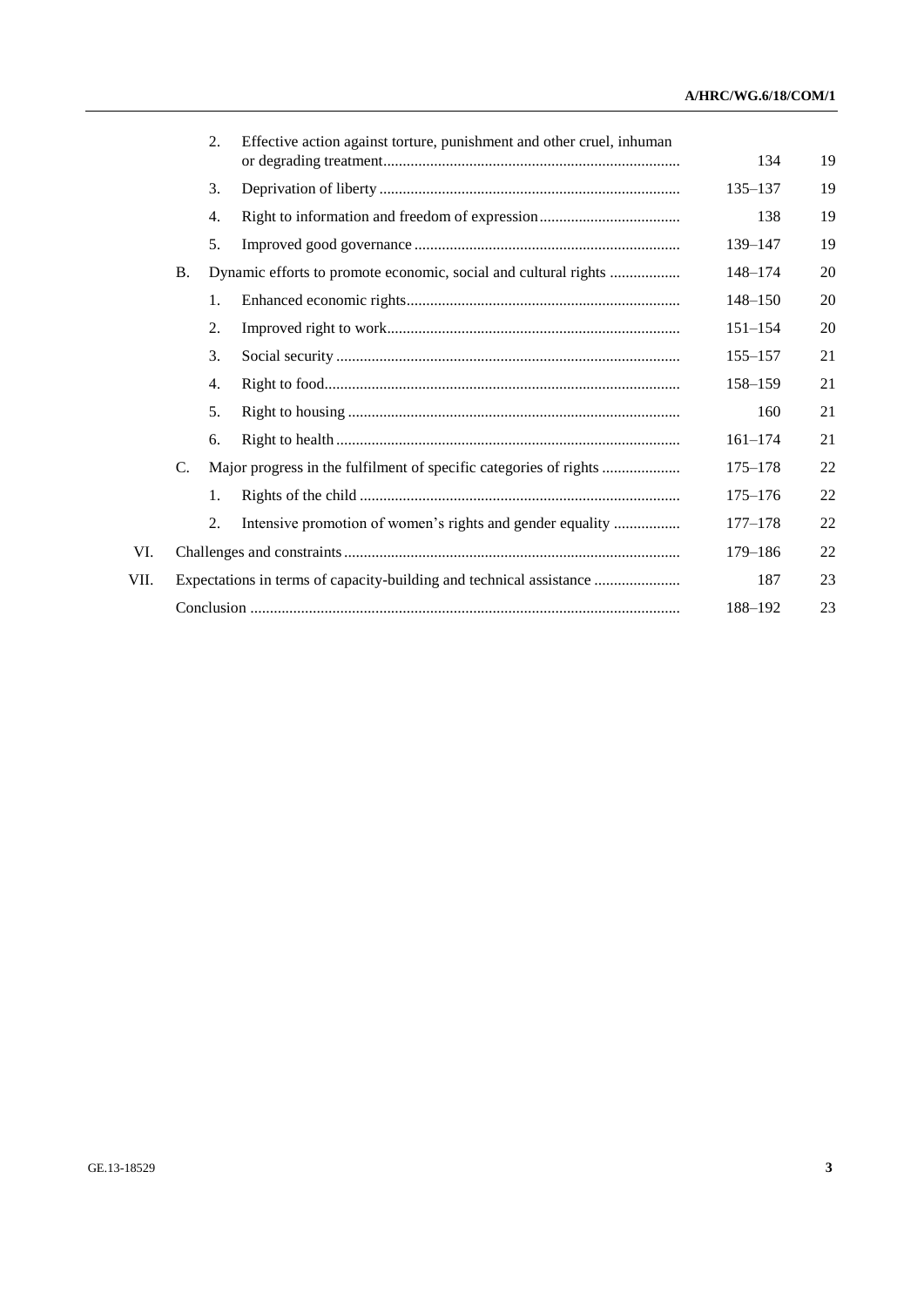# **Introduction**

1. The Union of the Comoros is appearing before the Human Rights Council of the United Nations in the second cycle of the universal periodic review. It does so without qualms and with a sense of responsibility, against a background of political stability, national cohesion and strengthened rule of law.

2. The political transition at the highest level of Government, the organization of legislative elections and the renewal of the country's institutions in May 2010, based on the 2001 Constitution as amended in 2009, demonstrated the Comorian people's political maturity and determination to break with a decade of upheaval and political and institutional chaos.

3. The Comoros, in a constant effort to reaffirm its strong adherence to the universal values of human dignity, tolerance and freedom, is gaining force and cohesion by incorporating these values into the domestic legal system. The institutional structure, particularly the judicial apparatus envisaged in the Constitution, has been supplemented. Legislative and administrative arrangements have been made to give effect to the recommendations formulated during the previous review, in May 2009. The Government's policy emphasizes gender equality. The exercise of power is informed by good governance and transparency. Action against corruption is one of the Government's priorities and is supported by independent institutions. The efforts made in terms of financial and economic management have been acknowledged by international financial institutions like the International Monetary Fund (IMF) and the World Bank, enabling the Union of the Comoros to qualify for the highly indebted poor countries initiative (HIPC). In order to reach these targets, the Union of the Comoros has had to show progress in the programmes that are supported by loans from IMF and the World Bank. It has had to carry out successfully the major reforms identified and, in September 2009, to adopt a growth and poverty reduction strategy.

4. As a generator of wealth, the private sector has been invited to play a major role in efforts to promote human rights.

5. It has recommitted itself to a world view of solidarity and support for peace, security and development.

6. Following the first cycle of the universal periodic review in May 2009, the Union of the Comoros endorsed 52 recommendations and set about putting them into effect. The remaining seven recommendations that it did not support will be studied and possible changes will be announced.

7. In the current second cycle of the universal periodic review, the evolution of human rights in the Union of the Comoros since 2009 will be painstakingly analysed, and the efforts furnished will thus be identified.

8. Obviously, however, equal weight will be given to the steps taken to give effect to the recommendations from the first cycle and to the drawbacks and challenges.

9. The international community is asked to provide additional logistical, material, financial and technical capacity in order to better support the gradual but necessary improvement of the human rights situation in this fragile island nation, with limited resources, in a region of geopolitical instability.

10. This report contains detailed sections and paragraphs on the various subjects of discussion. After taking an overview of methodology and the consultation process (**I**) and the normative, legislative and institutional framework (**II**), the status of implementation of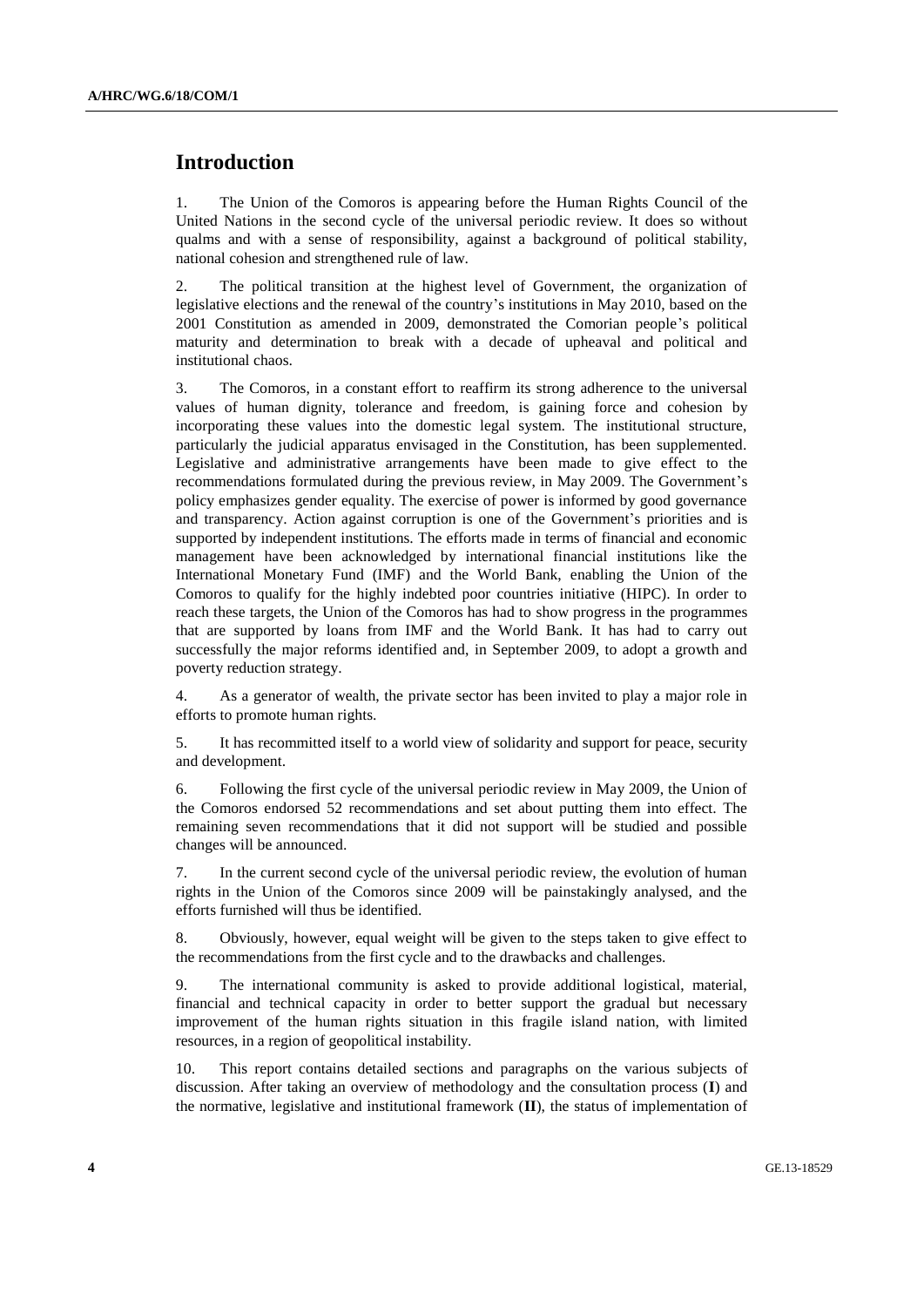the 52 recommendations that were accepted (**III**) and of the 7 other recommendations that were not accepted after the first cycle in May 2009 (**IV**) is evaluated. The progress and best practices gained so far (**V**) and the challenges and constraints encountered (**VI**) are of course identified, and an appeal is made for continuous support from the international community (**VII**) in constantly improving the enjoyment of human rights in the Union of the Comoros.

11. The discussion to come and the subsequent dialogue will furnish any additional information that may be required.

# **I. Methodology and consultation process**

12. This report was drawn up under the supervision of the National Human Rights Delegation, a standing institution under the Ministry of Justice and Human Rights for the coordination and follow-up of the Government's commitments, and with the support of the National Commission for Human Rights and Freedoms and the Ministry for Foreign Relations and Cooperation and the active support of civil society.

13. From 3 to 7 June 2013, a workshop was held in Moroni, attended by representatives of the various ministerial departments, civil society and the National Commission for Human Rights and Freedoms in order to share expertise and collect contributions from all stakeholders for the preparation of the report.

14. The workshop was financed by the Comorian Government and the Office of the Resident Representative (RR) of the United Nations system in the Union of the Comoros, with expertise provided by the International Organization of la Francophonie (OIF) and the Office of the United Nations High Commissioner for Human Rights.

15. A fact-finding, coordination and consultation mission was carried out in the islands comprising the Union of the Comoros. Updated information was gathered from ministries and other relevant government services.

16. Several working meetings were held to analyse and compare the information compiled, and consultations were carried out in order to finalize this report.

17. Various drafts of the report were discussed in workshops with civil society organizations and government institutions.

18. The guidelines for universal periodic reviews adopted by the Human Rights Council in its decision 17/119 were taken into account.

19. The report focuses on the implementation and follow-up of the recommendations of the previous review that were accepted, the status of the recommendations made but not accepted and the evolution of the human rights situation in the Union of the Comoros from 2009 to 2013.

# **II. Evolution of the normative and institutional framework (2009–2013)**

### **A. Constitution**

20. The Constitution of the Union of the Comoros, adopted on 23 December 2001, was amended in March 2009 to readjust the division of authority between the Union (the central authority) and the autonomous islands. In the preamble, the amended Constitution reaffirms the commitment of the Union of the Comoros to the universal values of human rights.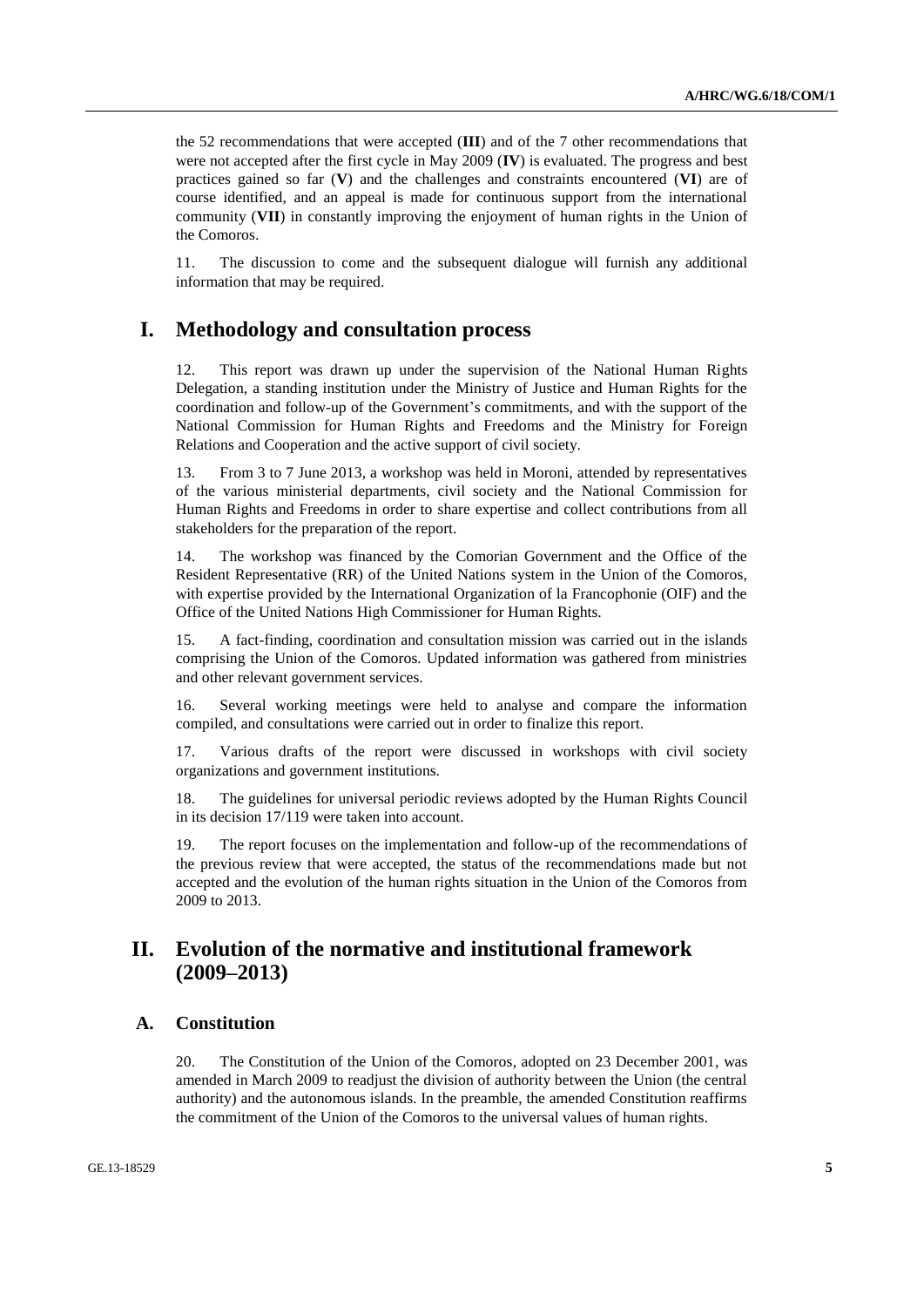21. In the legislative sphere, several international instruments have been incorporated into Comorian legislation since 2009. To this end, Parliament adopted a number of laws, including:

- Act No. 11-042/AU of 13 December 2011 to implement the Rome Statute;
- Act No. 11-004/AU of 26 March 2011 to regulate the health-care institutions of the Union of the Comoros, promulgated by decree No. 11-143/PR of 14 July 2011;
- On 21 June 2011, the Head of State promulgated Act No. 08-013/AU, adopted on 25 July 2008, on transparency of the governmental, economic, financial and social activities of the Union of the Comoros;
- Act No. 10-009/AU of 29 June 2010 contained the Information and Communication Code, promulgated by decree No. 10-079/PR of 19 July 2010;
- Act No. 12-012/AU of 28 June 2012 revoked, amended or supplemented certain provisions of Act. No. 84-108/PR establishing the Labour Code, promulgated by decree No. 12-167/PR of 6 September 2012;
- Act No. 011-002/AU of 27 March 2011 on tobacco control, promulgated by decree No. 11-140/PR of 14 July 2011;
- Act No. 011-001/AU of 26 March 2011 containing the Public Health Code, promulgated by decree No. 11-141/PR of 14 July 2011;
- The Act of 29 December on the Code of Public Contracts;
- Act No. 011-028/AU of 28 December 2011 on the National Commission for Human Rights and Freedoms (CNDHL).

### **B. General policy measures**

- 22. The Comorian Government has adopted the following:
	- A national human rights policy (October 2012);
	- An accelerated growth and sustainable development strategy, 2015–2019;
	- A poverty reduction and growth strategy paper (DSRP), 2010–2014;
	- A capacity-building plan, 2011;
	- A national human development report, 2010;
	- With the support of various development partners, public policies for improving the population's health.

### **C. Normative framework and international instruments (signed/ratified, reservations, declarations)**

23. The Union of the Comoros has signed and ratified many international conventions, including:

- At the international level, the Union of the Comoros has ratified many treaties on the protection of children from all forms of sexual and economic exploitation, including the Convention on the Rights of the Child and its two Optional Protocols;
- The International Covenant on Economic, Social and Cultural Rights, signed on 13 November 2001;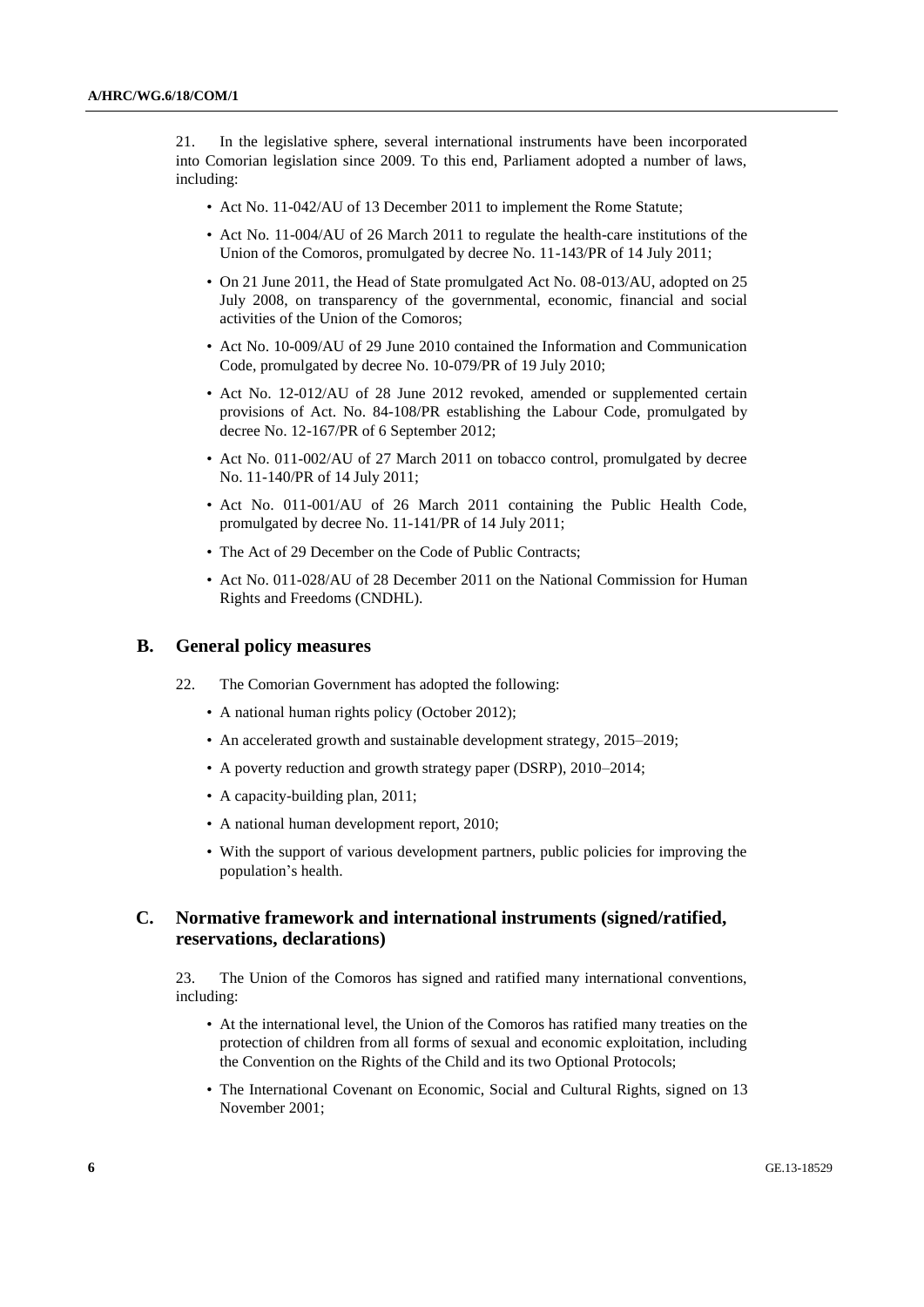- The International Covenant on Civil and Political Rights;
- The International Convention on the Elimination of All Forms of Racial Discrimination;
- The International Convention on the Protection of the Rights of All Migrant Workers and Members of Their Families;
- The Convention on the Rights of Persons with Disabilities (in December 2011, by Act No. 11-017/AU of 13 December 2011, promulgated by decree No. 12-017/PR of 4 February 2012); the Optional Protocol to this Convention was approved by the Council of Ministers and submitted to Parliament for ratification procedures during the October 2013 session;
- The Convention against Torture and Other Cruel, Inhuman or Degrading Treatment or Punishment;
- The United Nations Convention against Corruption.

### **D. National institutions for the promotion and protection of human rights**

#### **1. Governmental and quasi-governmental institutions**

*(a) The Human Rights Delegation under the Ministry of Justice and Human Rights* 

24. This institution was established in 2001, and in 2010, its organizational structure was set up and staff was recruited. It was subsequently elevated to a higher rank by decree No. 11-139/PR of 12 July 2011, amending certain provisions of decree No. 11-078/PR of 30 May 2011, particularly articles 18 and 34 thereof, on general reorganization and duties of departments in the Ministries of Union of the Comoros.

25. The Delegation's duties and activities (according to decree No. 11-139/PR of 12 July 2011) are:

- To draw up the Government's human rights policies;
- To implement the Government's human rights policies;
- To support ministerial or interministerial efforts in this area;
- To develop and carry out policies on information, communications and the promotion and protection of human rights nationwide, on each island and in local communities and, to that end, to coordinate and supervise all the national and/or international institutions and organizations active in the sphere of human rights in the country;
- To provide for the implementation, follow-up and enforcement of the international and regional human rights conventions and treaties to which the Union of the Comoros is a party;
- To initiate and coordinate legislative and regulatory activities relating to human rights.
- *(b) The National Commission for Human Rights and Freedoms*

26. The National Commission for Human Rights and Freedoms (CNDHL) was established by Act No. 11-028/AU of 23 December 2011, promulgated by decree No. 12- 042/PR of 18 February 2012 and officially inaugurated on 2 October 2012. It is made up of 15 members appointed by decree No. 12-150/PR of 28 July 2012 issued by the Head of State. The Government has attempted to ensure remuneration for the three officials in this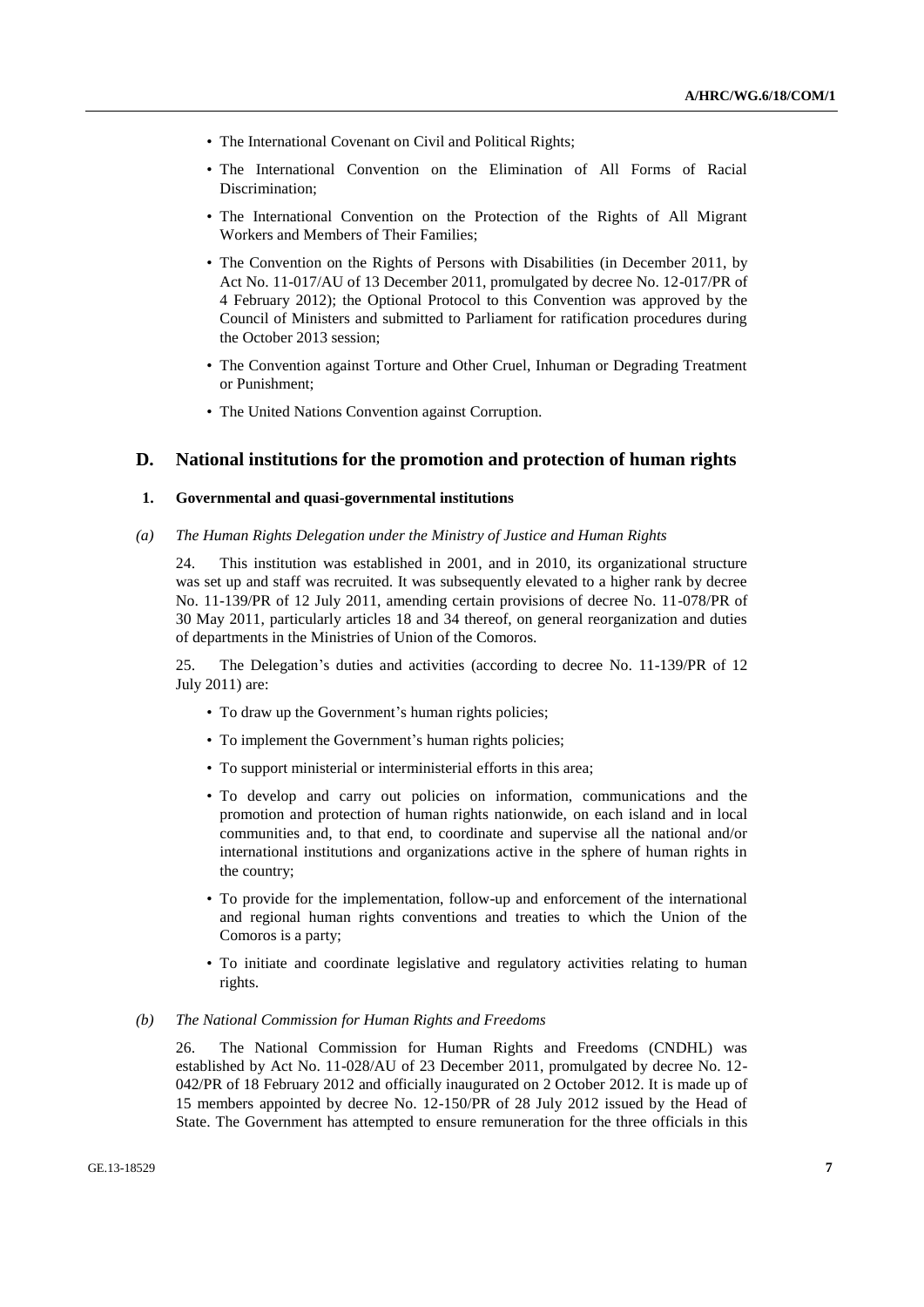institution and to provide it with premises, but they need to be renovated. The Commission must also have salaried staff, but there is a financing problem.

27. In accordance with its mandate and duties, the Commission has carried out a number of activities:

- **Promotional work** through training, education, research and awareness-raising;
- **Protective efforts** through the consideration of complaints, acting as civil party for the victims, encouraging the Government to ratify international legal instruments and contributing to the preparation and adoption of legislation on human rights;
- **Upholding and monitoring** human rights.
- *(c) The National Commission for Action against and Prevention of Corruption (CNPLC)*

28. The National Commission for Action against and Prevention of Corruption (CNPLC) was established by decree No. 11-162/PR of 25 August 2011 following the adoption of the anti-corruption law in June 2011.

- 29. Its duties are:
	- **Promotional activities** through training, education and awareness-raising;
	- **Prevention**;
	- **Taking the initiative** on financial crime.

#### *(d) The Inter-Ministerial International Humanitarian Law Commission (CIDIH)*

30. The Inter-Ministerial International Humanitarian Law Commission (CIDIH) was established in November 2003 by decree No. 03-104/PR of 17 November; in September 2010, by decree No. 10-119/PR of 1 September, it was updated and made answerable to the Ministry of Human Rights and Humanitarian Law. Its primary duty is to assist the Government with the implementation and follow-up to the international treaties and conventions on humanitarian law ratified by the Union of the Comoros.

### *(e) The Group on Follow-up to the Commitments of the Government relating to Human Trafficking*

31. The Group was established by decision No. 13-026/MIREX/CAB of 21 August 2013. It is made up of 15 members, including high-ranking representatives of various Government institutions and of the United Nations system in the Comoros. It acts, among other things, as a framework for dialogue, discussion, analysis, argumentation and support, enabling the participants to provide synergized support to national efforts to combat trafficking in persons.

### *(f) The General Office for Solidarity and Gender Advocacy*

32. This governmental institution for gender affairs, responsible to the Vice-President who oversees the Ministry of Health, has the main tasks of promoting gender equality, national solidarity and social cohesion, combating extreme poverty and enhancing the status of women. While it is already functional, it needs to put in place its organizational structure and to draw up a national plan of action, a working programme and effective mechanisms for coordination with other institutions and services, particularly its subdepartment, the National Department for Gender Advocacy, the Department of Entrepreneurship for Women, the decentralized services on the islands that are responsible for gender affairs and the gender focal points within each Ministry.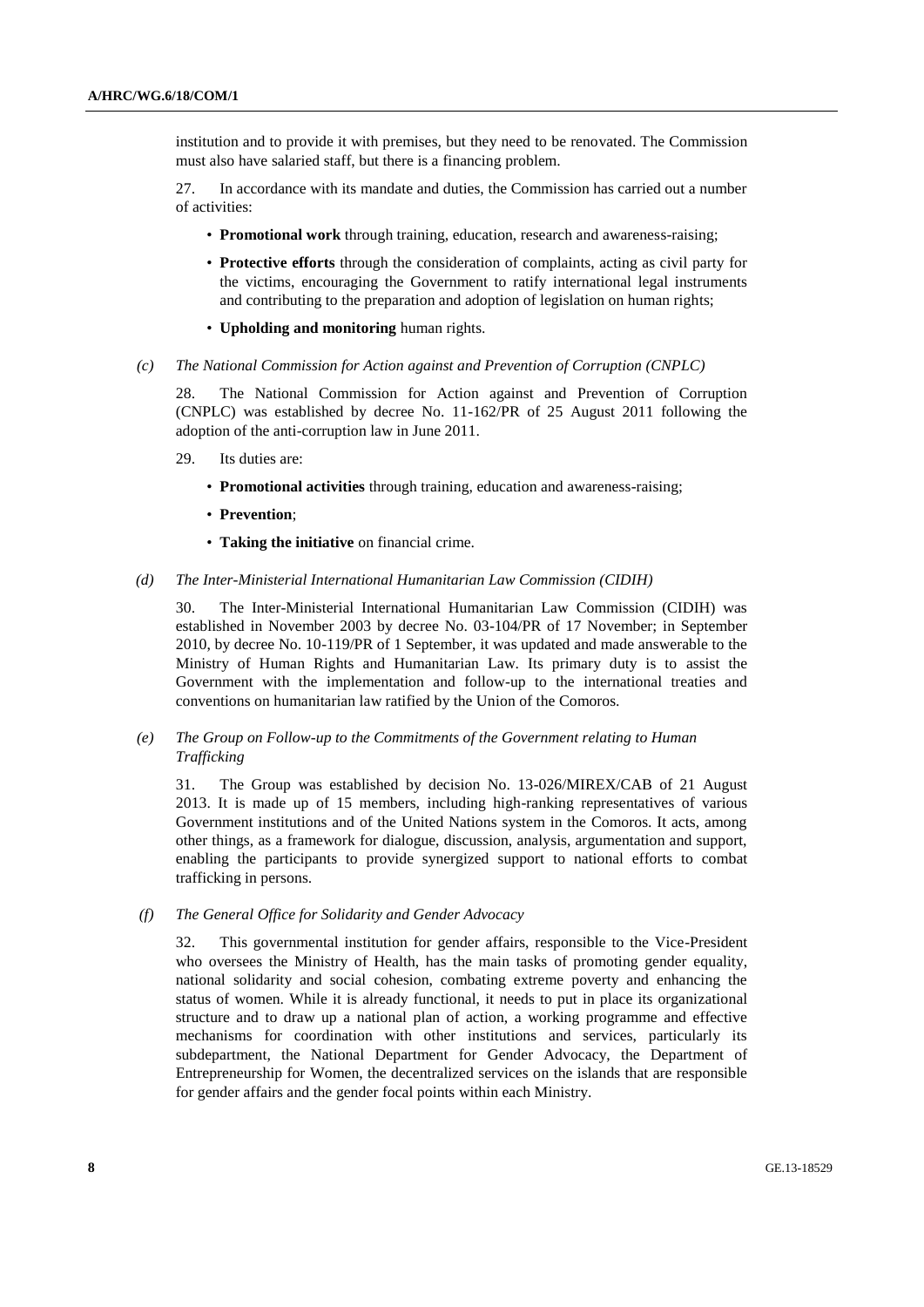#### *(g) The National Department for Gender Advocacy*

33. The National Department for Gender Advocacy is responsible for devising and carrying out activities to promote and protect women and children and for ensuring the incorporation of a gender perspective in all development sectors. It handles the follow-up and evaluation of activities carried out nationwide and on individual islands.

#### *(h) The Department of Entrepreneurship for Women*

34. The tasks of this Department include developing a spirit of enterprise among women and improving quantitative know-how among women entrepreneurs.

#### *(i) Office of Civil Security*

35. This was established by decree No. 12-054/PR of 9 March 2012 and is primarily responsible for the protection of persons, property and the environment in the event of accidents and disasters.

### *(j) The national platform for disaster risk prevention and reduction*

36. Instituted by decree No. 12-181/PR of 15 September 2012, this is a national multisectoral organization working in the field of disaster risk prevention and reduction.

37. Despite the goodwill of the State, all these institutions and bodies are facing operating difficulties owing to a lack of material and financial resources and of staff sufficiently specialized or qualified in these fields of human rights to handle the Government's commitments to the international mechanisms for the implementation of recommendations, performance follow-up and the preparation of national reports, particularly on gender. This is why technical and logistic support and capacity-building for the officials and staff of these institutions are indispensable.

#### **2. Non-governmental bodies**

38. Civil society is well represented and supported in the country. Non-governmental organizations are being formed and are increasingly active in the field of human rights.

39. With Government support and help from various development partners, these organizations carry out noteworthy and laudable work to oppose discriminatory practices and actions against women. They also engage in activities for the empowerment of women.

#### *(a) The National Network of Gender Advocates (RENAG)*

40. This is an NGO whose purpose is to promote gender equality in decision-making bodies. RENAG carries out various activities aimed at enhancing the representation of women in decision-making bodies at all levels.

#### *(b) The National Network for Women and Development (RNFD)*

41. This is a women's organization devoted to promoting women's involvement in the country's economic and social development, on the one hand, and working to combat all discriminatory actions and practices with regard to women, on the other.

#### *(c) The Forum for Comorian Educators (FAWECOM)*

42. This is an NGO working on gender equality in the educational field and combating illiteracy. It carries out various activities to promote the education of girls.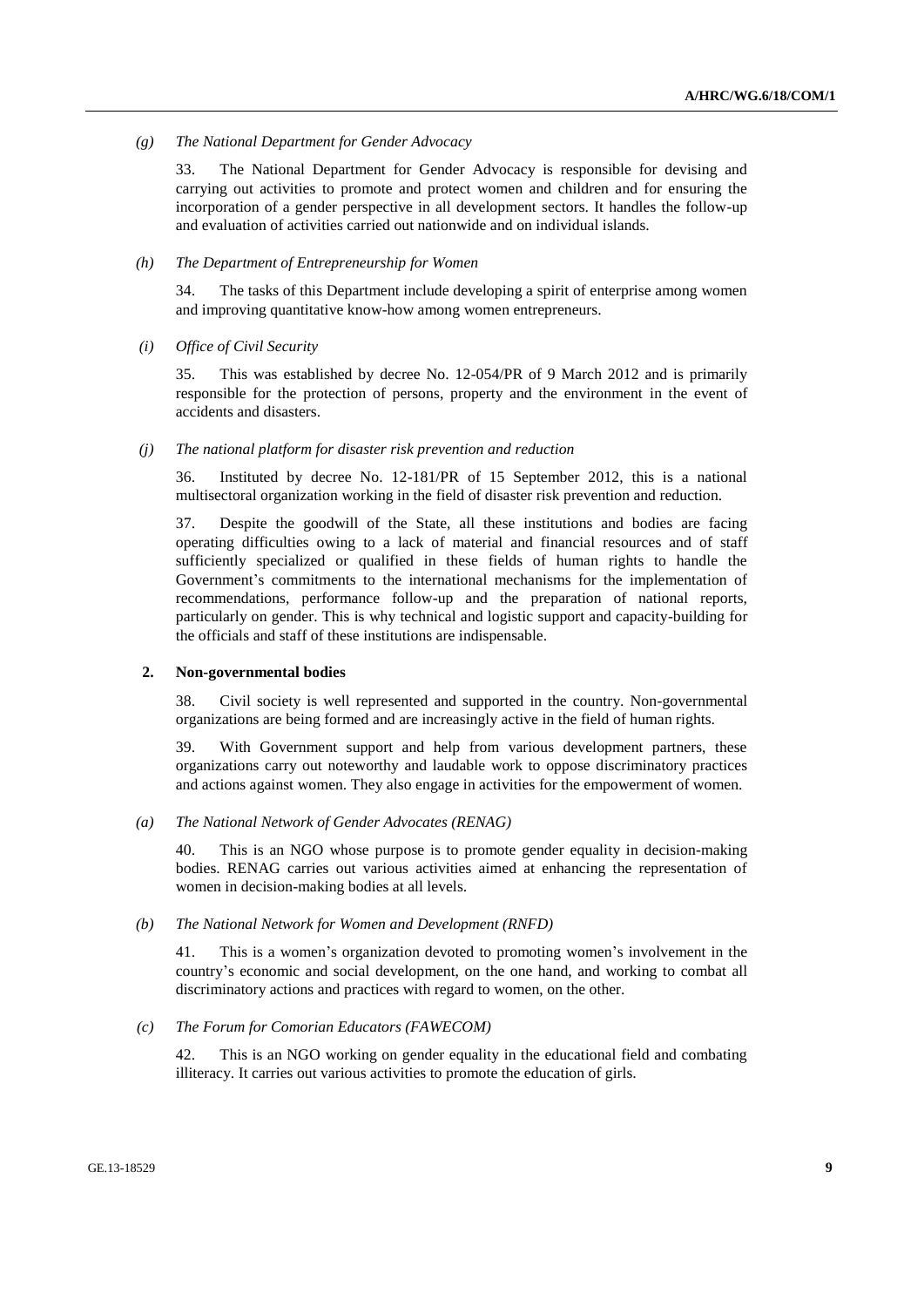#### *(d) The Comorian Family Welfare Association (ASCOBEF)*

43. This association runs several family planning and reproductive health programmes. It has a counselling and care unit for child victims of abuse and ill-treatment on the island of Ngazidja.

#### *(e) The Comorian Human Rights Foundation (FCDH)*

44. This foundation is a civil society that promotes, upholds and protects human rights, democracy, good governance and the rule of law. It also addresses issues of children's and women's rights.

#### *(f) The Elections Observatory*

45. This is a civil society organization that promotes good governance in electoral matters. Since its establishment, it has played a role nationwide in awareness-raising and the monitoring of elections.

### *(g) National Platform for Action against Gender-based Violence*

46. It coordinates all the NGOs working against all forms of violence and abuse of women and children.

### **E. Cooperation with international human rights mechanisms**

47. Since the first cycle of the universal periodic review in 2009, the country has not submitted any reports to the treaty bodies. This delay is explained by political and institutional instability linked, on the one hand, to the conflict of authority between the national Government and the autonomous executive bodies of the islands, which affected the functioning of the administration, and on the other, to the lack of high-level staff specialized in human rights and implementation of treaty mechanisms and the absence of an institutionalized system comprising the necessary competencies to better coordinate the Government's commitments to international mechanisms for the implementation of recommendations, performance follow-up and preparation of national reports.

48. Despite this difficult background, through the Human Rights Delegation, the Government has managed to establish relations and to strengthen cooperation with international human rights mechanisms, including the Office of the United Nations High Commissioner for Human Rights, and the International Organization of la Francophonie (OIF), particularly in training and expertise. A training seminar for members of the National Committee for Human Rights and Freedoms organized by the Human Rights Delegation with the support of the High Commissioner and OIF was held in October 2012, and another workshop was organized by the Office of the United Nations Resident Coordinator in the Union of the Comoros, together with the Human Rights Delegation, and with the technical assistance of the High Commissioner as part of the process of preparing the report of the Comoros for the second cycle of the universal periodic review.

49. Cooperation has also been established with the International Committee of the Red Cross (ICRC) in the field of international humanitarian law.

50. The combined report for 1994, 1998, 2002, 2006 and 2010 on the Convention on the Elimination of All Forms of Discrimination against Women was submitted in November 2010.

51. To date, the Union of the Comoros has received no visits from special rapporteurs. However, it is prepared to accept and cooperate with visits from any organization that so requests.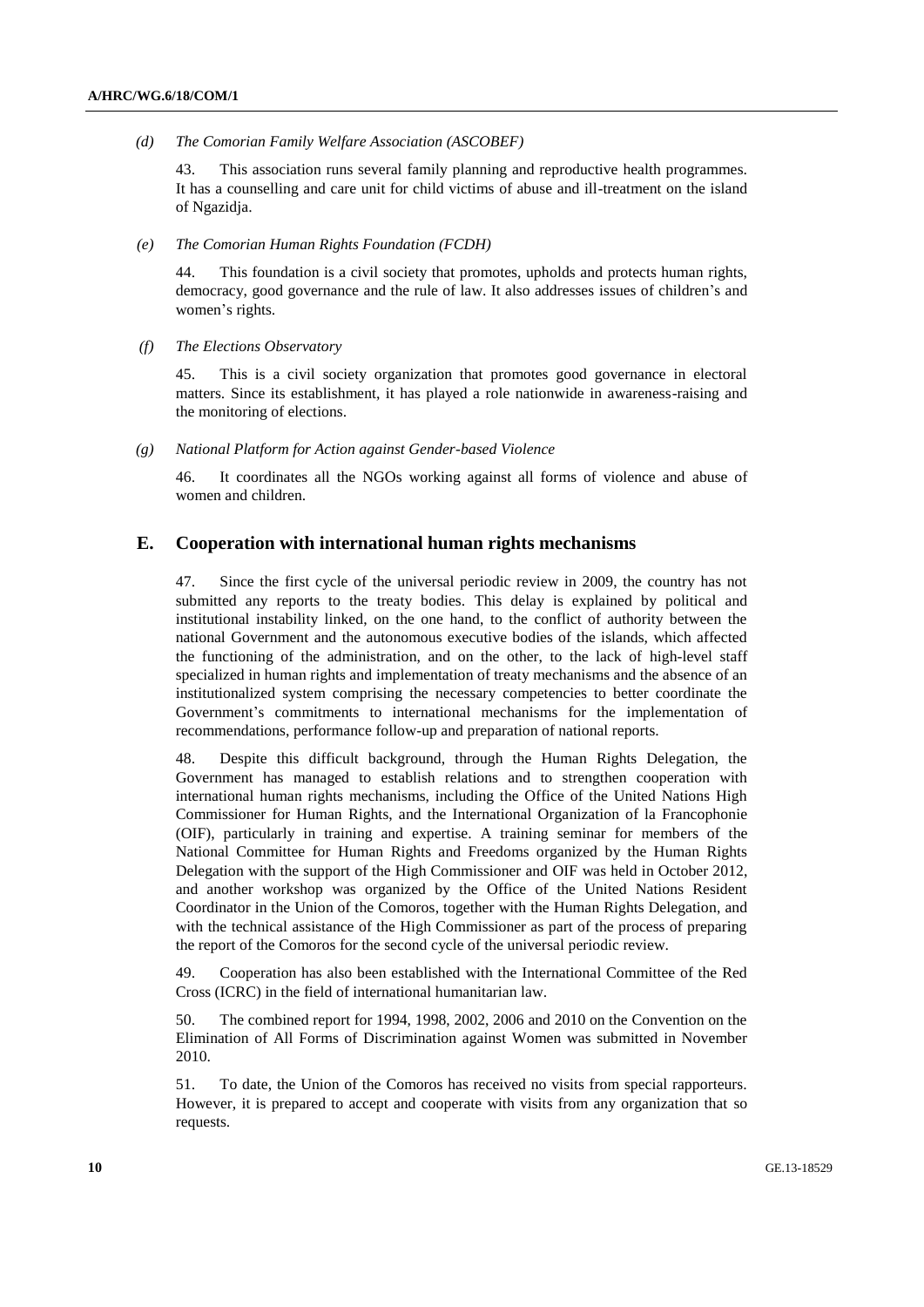# **III. Implementation of recommendations and obligations resulting from the first-cycle universal periodic review (UPR) of the Comoros**

52. During the first cycle of the universal periodic review, the Union of the Comoros accepted 52 recommendations. The implementation and follow-up of these recommendations was carried out through a vast range of legislative, judicial and regulatory activities as well as national and sectoral policies and programmes, as described below.

### **A. Instruments of ratification and cooperation with international human rights mechanisms**

#### **Recommendations Nos. 1, 2, 3, 4, 5, 6, 22, 23**

53. The Union of the Comoros is continuing the process of ratification and implementation of all the conventions that it has signed, including:

- The International Covenant on Civil and Political Rights, by decree No. 01-134/CE of 29 December 2001;
- The International Covenant on Economic, Social and Cultural Rights, by Ratification Act No. 02-004/CE;
- The Convention against Torture and Other Cruel, Inhuman or Degrading Treatment or Punishment, by decree No. 01-132/CE of 29 December 2001, Ratification Act No. 02-007/CE;
- The International Convention for the Protection of All Persons against Enforced Disappearance;
- The Optional Protocol to the Convention on the Elimination of All Forms of Discrimination against Women.

54. The establishment of the Human Rights Delegation, with the support of the National Commission for Human Rights and Freedoms and of the Inter-Ministerial International Humanitarian Law Commission and the Group on Follow-up to the Commitments of the Government relating to Human Trafficking reinforces the Government's capacity to cooperate with the follow-up mechanisms established by the United Nations in the field of human rights and to submit periodic reports to treaty bodies. The comments to be made on the present report will certainly be taken into account.

### **B. National and sectoral policies, strategies and initiatives**

### **Recommendations Nos. 7, 8, 5, 16, 17, 18, 19, 32, 50**

55. With a view to improved promotion and protection of human rights, a national human rights policy was developed and endorsed following a workshop held in Moroni from 31 October to 1 November 2012.

56. Numerous projects and programmes are being carried out with respect to reduction of maternal and child mortality and improved access of children to health care. These include a project on support to the health sector for 2010, financed by the Agence Française de Développement (AFD), with the purpose of:

(a) Improving the health of the Comorian population by reinforcing the institutional framework and capacities of health ministries in the Union and on the islands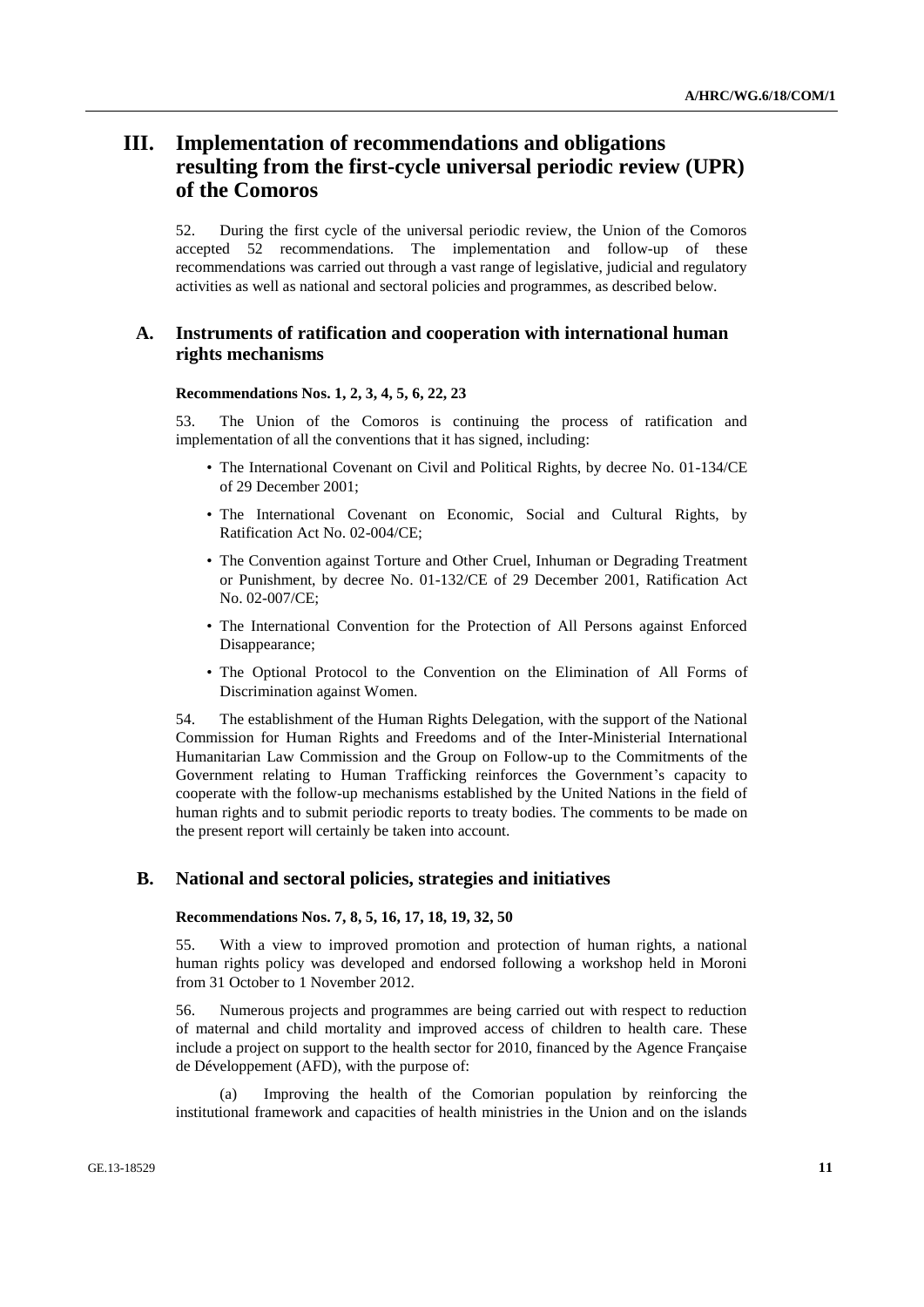for defining strategies, creating regulatory and follow-up instruments (information and health planning systems) and carrying out programmes financed by the Global Fund to Fight AIDS, Tuberculosis and Malaria;

(b) Improving the accessibility and quality of basic health services, with particular emphasis on maternal and neonatal health, especially on the islands of Nzwani and Mwali, and the programme for protection of maternal and child health, supported by the United Nations Population Fund (UNFPA) and the United Nations Children's Fund (UNICEF).

### **C. Normative framework**

#### **Recommendations Nos. 5, 9, 24, 27 (Malaysia), 31**

57. The Union of the Comoros is a monist State in which primacy is given to international law. It has ratified a number of relevant international and regional instruments.

58. Well before the first cycle of the universal periodic review, the Union of the Comoros had ratified, among others, the Convention on the Elimination of All Forms of Discrimination against Women; the Convention on the Rights of the Child; the International Covenant on Economic, Social and Cultural Rights; the Convention against Torture and Other Cruel, Inhuman or Degrading Treatment or Punishment; the International Convention on the Elimination of All Forms of Racial Discrimination; and the principal international conventions of the International Labour Organization (ILO), for example the ILO Worst Forms of Child Labour Convention, 1999 (No. 182); the seven fundamental conventions; and the conventions regulating the minimum age for certain types of work, such as Conventions Nos. 5, 10 and 33 on the minimum age for work in the industrial, agricultural and non-industrial sectors.

59. The Comoros has also ratified the African Charter on Human and Peoples' Rights, the Protocol on the establishment of the African Court of Human Rights, the Protocol to the African Charter on Human and Peoples' Rights on the Rights of Women in Africa and the African Charter on the Rights and Welfare of the Child.

60. In an effort to fulfil the recommendations of the first cycle, the country has been strengthening its legal arsenal through the submission to Parliament of draft legislation, for adoption during the October 2013 session, on the reform of the Criminal Code and the Code of Criminal Procedure. The new Codes have incorporated the international human rights instruments to which the Comoros is a party and have taken into account all the contemporary human rights issues and the recommendations of the first cycle, including on the abolition of the death penalty and the prohibition of the worst forms of child labour and of trafficking in children.

61. It has also adopted Act No. 11-022 of 13 December 2011 on the implementation of the Rome Statute, and by Act No. 11-017/AU of 13 December 2011, it has ratified the Convention on the Rights of Persons with Disabilities.

62. The Union of the Comoros has also reconsidered its position on the use of corporal punishment within the family and in the school and has taken the appropriate steps, including by adoption of a new Labour Code (Act No. 11-022/AU of 13 December 2011, promulgated by decree No. 12/167/PR of 9 September 2012, and a draft decision on the types of jobs and categories of enterprises in which adolescents may not work has been submitted to the Council of Ministers.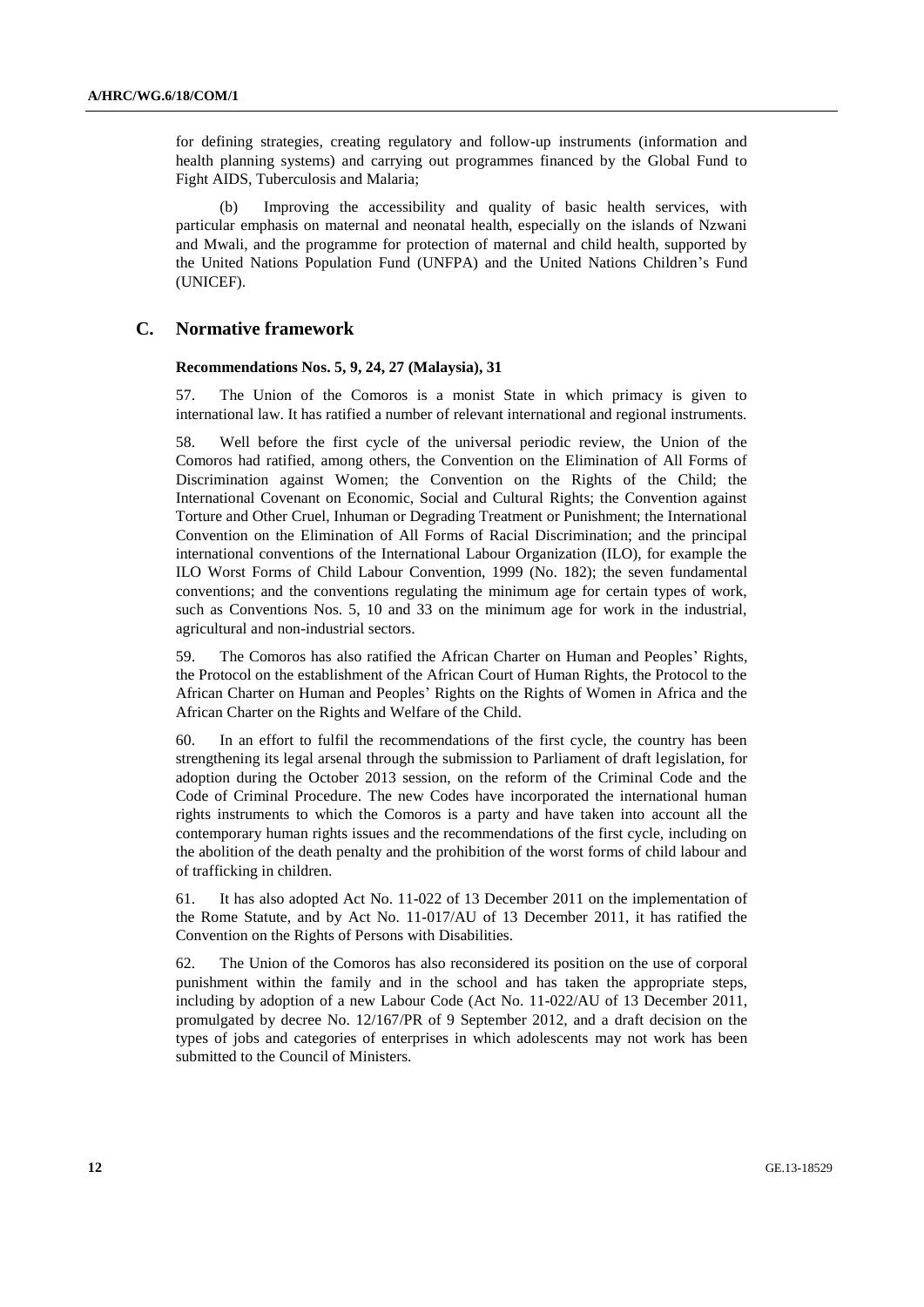### **D. Institutional framework**

### **Recommendations Nos. 13–14**

63. The institutional framework has been strengthened through the establishment of human rights institutions.

64. To this end, the Union of the Comoros has adopted Act No. 011-028/AU of 28 December 2011, promulgated by decree No. 12-042/PR of 18 February 2012 and establishing the National Commission for Human Rights and Freedoms (CNDHL).

65. The National Commission for Action against and Prevention of Corruption (CNPLC) was established by decree No. 11-162/PR of 25 August 2011 and has been operational since September 2011.

66. Decree No. 78/PR was adopted with a view to strengthening the Human Rights Delegation. The General Office for Solidarity and Gender Advocacy was established by decree No. 11-201/PR of 15 September 2011.

67. With the support of OIF, the Comorian Government has reinforced the institutional and human resources of the Constitutional Court and the Supreme Court. Thanks to the Peacebuilding Fund, the Government was able to renovate two rooms to serve as offices for the Human Rights Delegation, and arrangements are being made to place a service vehicle at its disposal.

### **E. Political and civil rights**

### **1. Family rights**

### **Recommendation No. 37**

68. The Gender Office regularly carries out awareness-raising activities concerning the Family Code. Training workshops to inform judges, legal scholars, mayors, heads of women's associations and village chieftains about the Code were organized from 2010 to 2012.

69. In 2012, the Code was translated into Arabic and the national language, Shikomori, and broadly disseminated. The legal machinery for the application of the Code has been reinforced.

### **2. Religious freedoms**

#### **Recommendations Nos. 38–39**

70. No one is repressed for his or her religious beliefs in the Union of the Comoros. There is no visible religious minority: the entire population has the same culture and traditions.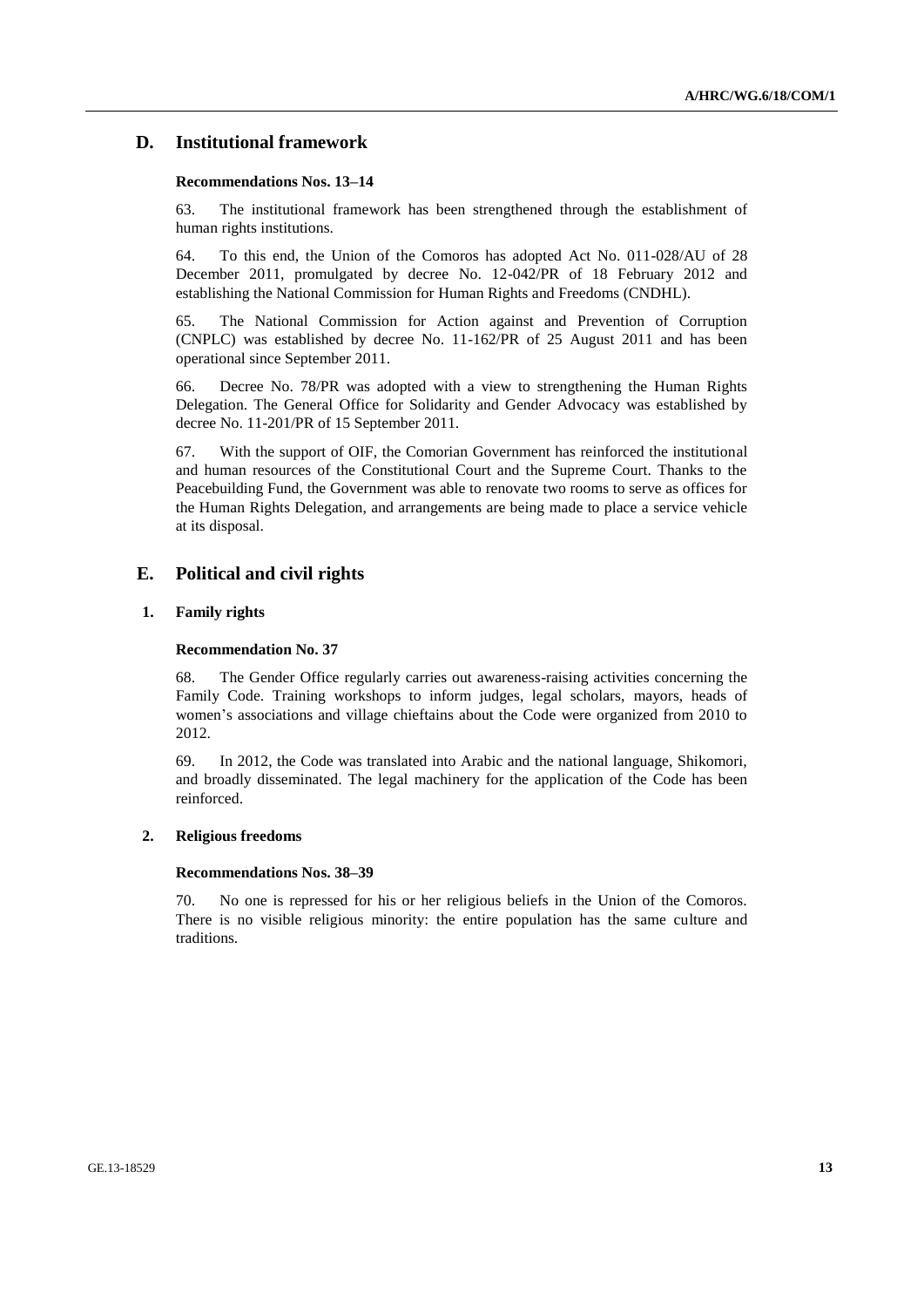### **F. Economic, social and cultural rights**

#### **1. Right to health**

#### **Recommendation No. 42**

71. In an effort to reinforce the national health system and health infrastructure, the Government has decided that emergency care should be provided free of charge and caesarean sections performed at half their normal price.

72. A special account funded by a single administrative deduction has been set up at the Comorian central bank in order to finance emergency care.

73. New health infrastructure has been created, including a dialysis centre which was opened at the national hospital with support from Egypt in 2011.

74. The maternity ward at the Domoni medical and surgery unit was renovated under an AFD project on support to the health sector. The focus is on refurbishment and equipment of hospital units, training and basic health improvements.

75. To promote access of the population to health care, a network of mutual health insurance funds is being supported by the Government.

76. Act No. 11-004/AU of 26 March 2011 regulating the mutual health insurance funds of the Union of the Comoros has been adopted and promulgated by decree No. 11-143/PR of 14 July 2011.

#### **2. Right to education**

#### **Recommendations Nos. 46, 47 and 48**

77. Illiteracy is not a serious problem in the Union of the Comoros. The population can read in the national language (Shikomori), Arabic and/or French.

78. Still, in the Interim Education Plan for 2013–2015, a policy, strategies and procedures were worked out for definitively eradicating illiteracy. A literacy office has been set up under the Ministry of Education.

79. The Government has made education the mainspring of the country's economic and social development. In addition to Act No. 95-035/AF on education, four major documents have been adopted:

- A report on the national educational system, issued in February 2012 with financing from UNESCO (Dar Es Salaam office) and support from the local UNICEF office;
- A note on sectoral arrangements for education, dealing with the financial constraints associated with structural and managerial deficiencies that affect education;
- A letter on educational policy, taking account of the Act on education policy guidelines, the Millennium Development Goals, the Growth and Poverty Reduction Strategy Paper and a letter from the Head of State to the Minister of Education sketching out the broad outlines of Government policy on education;
- The overall plan for education for the period 2015–2020.

80. From 2009 to 2013, classrooms were constructed in various regions with Government funding and the assistance of the NGO Qatari Charity.

81. From 2009 to 2011, the overall school enrolment rate increased from 77.1 per cent to 79.4 per cent.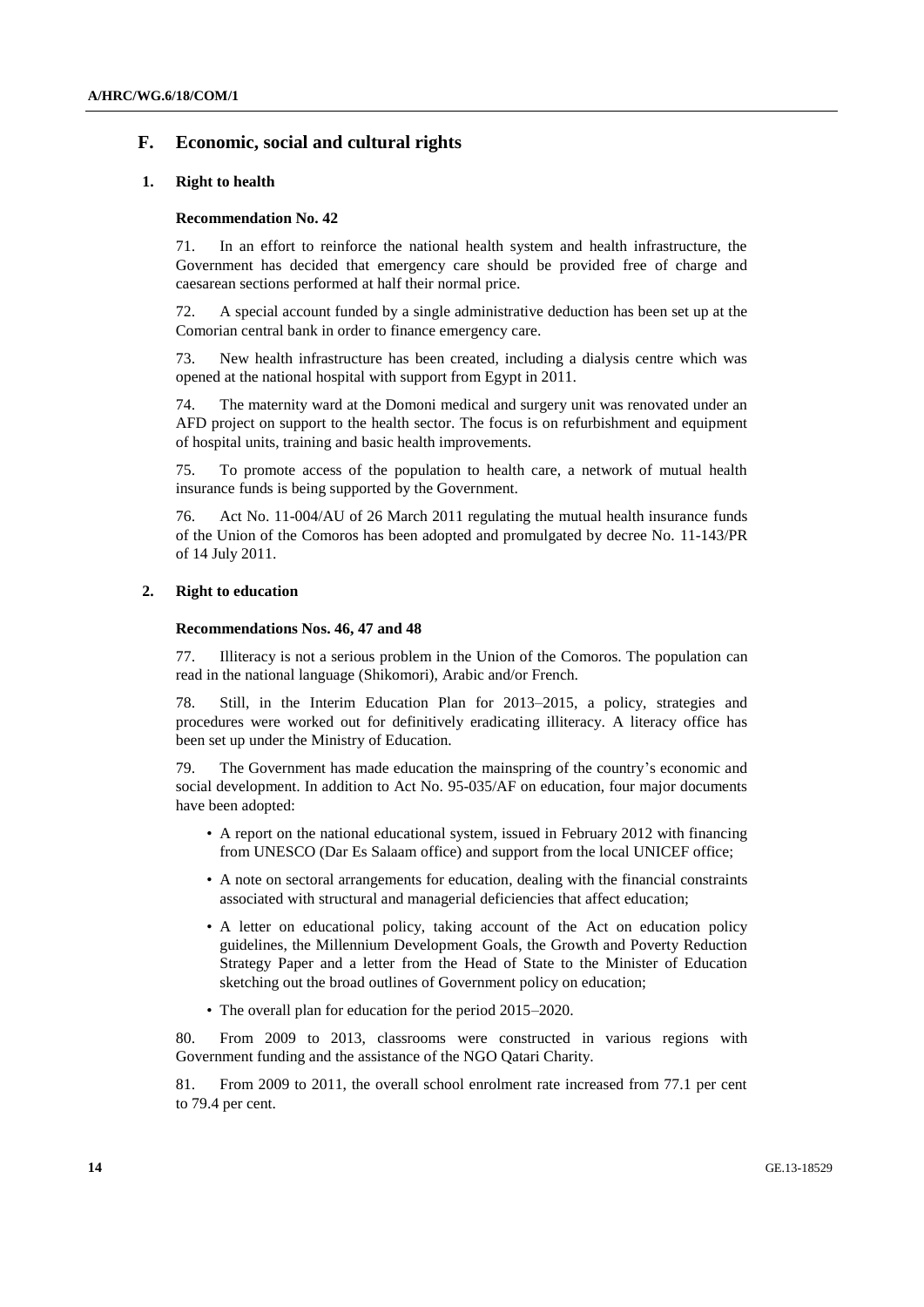### **G. Specific categories of rights**

#### **1. Rights of the child**

#### **Recommendations Nos. 14, 17, 27 (Jordan), 27 (Bangladesh), 29, 32, 33, 34, 36, 43**

82. Well before the first cycle in 2009, the Union of the Comoros had set up care structures for children and women victims of abuse and ill-treatment. On the other hand, there are no shelters or reintegration centres for children and women at risk.

83. Vice squads and juvenile units have been set up in police stations under Ministry of the Interior decision No. 11/528/MIID of 29 December 2011.

84. A juvenile ward was built during the renovation of the Koki short-stay prison on the island of Nzwani, using financing from the Peacebuilding Fund.

85. Cross-cutting strategies ensuring better access to education for all children have been outlined in the Interim Education Plan for 2013–2015.

86. The awareness-raising campaign for systematic birth registration that was begun in 2005 has continued through the present.

87. The systematic registration of all births has been facilitated by the construction in June 2012 of 99 new civil registry offices, 76 on Ngazidja, 20 on Nzwani and 3 on Mwali.

88. From 3 to 13 September 2013, as part of the efforts to combat child labour, the CNDHL organized awareness-raising workshops on the worst forms of child labour for heads of Koranic schools on Ngazidja, Mwali and Nzwani.

89. From 4 to 6 March 2012, national round tables on sexual and all other forms of violence were organized in Moroni by the Ministry of Justice and Human Rights.

90. In Moroni, from 18 to 19 October 2013, the Indian Ocean Commission (IOC), a regional organization of five countries including the Union of the Comoros, organized regional round tables on violence against girls and women.

91. In November 2013, the Government organized national round tables on the worst forms of child labour through its ministry responsible for employment.

92. The projected revisions of the Criminal Code include the prohibition of paedophilia, pornography, trafficking in children, the worst forms of child labour, pimping, abduction of minors, enslavement and smuggling of children.

### **2. Women's rights**

#### **Recommendations Nos. 16, 25, 27 (Jordan), 27 (Lebanon)**

93. Women have the same rights as men in the Union of the Comoros. There is no gender-based discrimination.

94. All forms of violence against women are punishable under the Criminal Code and the Family Code. Specific measures have been adopted to promote gender equality, including women's participation in decision-making bodies and the creation of platforms for women in business, women in politics and women in sustainable development.

95. The Government has developed a policy for giving women access to loans and a ministry for women's involvement in business has been established.

96. On 12 April 2013, the Ministry of Health launched a campaign to reduce the maternal mortality rate (CARMA).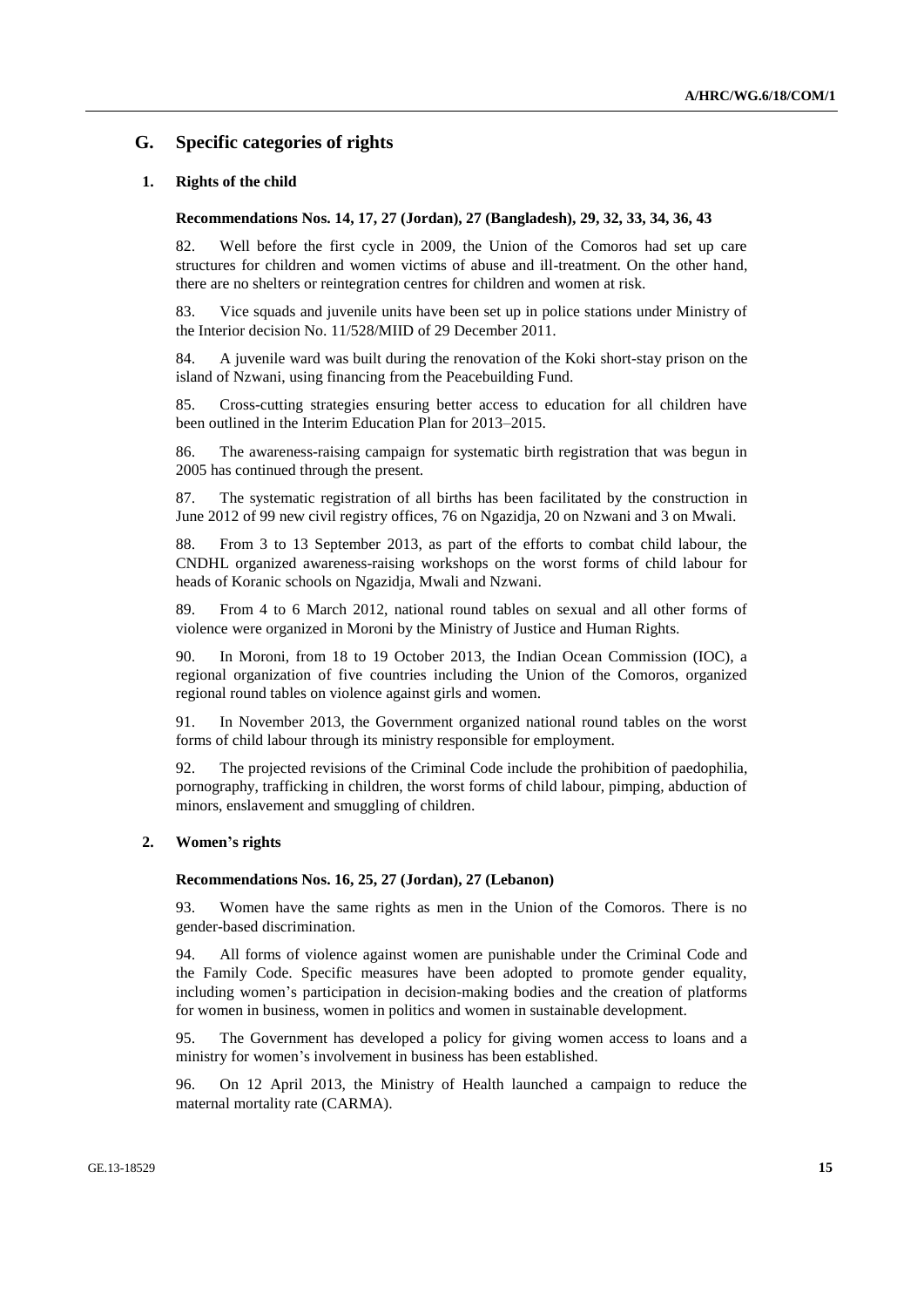97. A national federation of midwives and birth attendants, who help to promote maternal and child health, has been established.

#### **3. Rights of persons with disabilities**

#### **Recommendation No. 28**

98. The Government includes policies to benefit persons with disabilities among its efforts. It has ratified the Convention on the Rights of Persons with Disabilities and is in the process of ratifying the Optional Protocol: the bill has been submitted to Parliament.

99. The Government values and supports the National Federation of Persons with Disabilities, particularly in the areas of education, health and sports.

The Movement of persons with disabilities helps to defray the Government's expenditure on the Indian Ocean Island Games. It is affiliated with several regional and international organizations.

101. It is an active member of civil society and is involved in the Government's advisory groups, such as the National Commission for Human Rights and Freedoms.

102. In the context of respect for human dignity, equality among citizens and international standards, consideration is being given to adapting some infrastructure to persons with disabilities.

### **H. Right to a healthy environment**

#### **Recommendation No. 44**

103. Problems related to the environment, biodiversity and climate change are of major concern to the Government in such a fragile small island State. A manifesto committing the Government to sustainable development has been adopted.

104. Scientific studies on the country's environmental vulnerability have been made and endorsed by the Government. They serve as the backdrop to the development of public policy in this area.

105. The Government has ratified 12 international and regional conventions, including the United Nations Framework Convention on Climate Change.

106. It cooperates closely with the Indian Ocean Commission (IOC) and the United Nations Environment Programme (UNEP) in combating climate change and preserving biodiversity and the coral reef.

107. Arrangements have been made for the collection and storage of household waste in urban areas.

108. A national contingency plan for action in the event of natural disaster has been adopted. It is to be implemented by the Office of Civil Security.

109. A unit responsible for follow-up to the United Nations Framework Convention on Climate Change has been set up under the environmental department.

110. National and community-based NGOs are active in the environmental field. They have the Government's encouragement and support.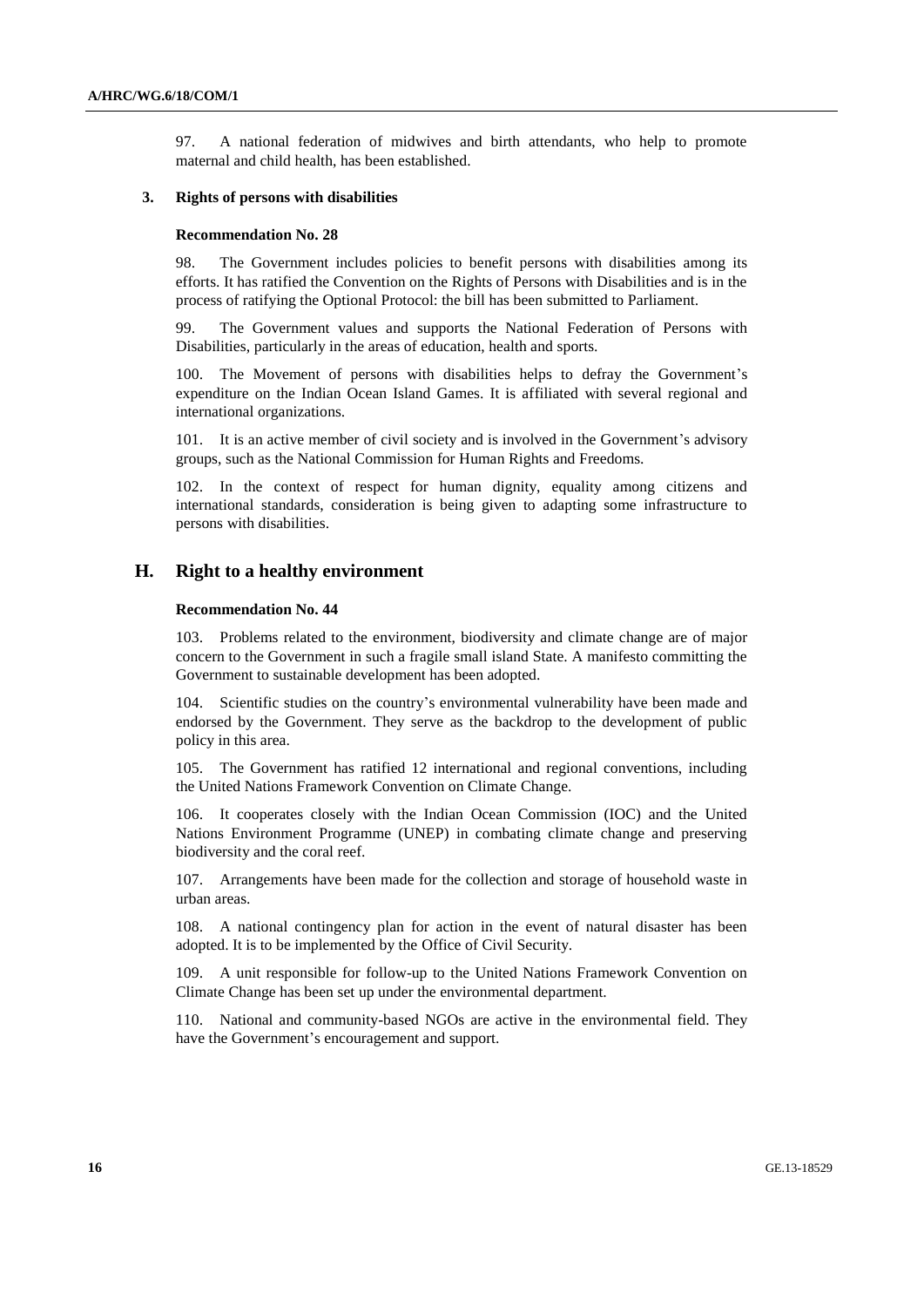### **I. Good governance (democracy, action against corruption and impunity)**

#### **Recommendations Nos. 21, 23**

111. The Human Rights Delegation, the National Commission for the Prevention of Corruption, the National Commission for Human Rights and Freedoms and civil society regularly carry out a range of educational and awareness-raising activities, sometimes focusing on the legislation on the status of civil servants and the criminal legislation on corruption.

112. As part of the efforts to combat impunity, the Human Rights Delegation has the role of ensuring the implementation of Government policy regarding national rules of law and the conventions ratified by the Government, while the National Commission for Human Rights and Freedoms (CNDHL) has competence for the handling of complaints and investigations.

113. The National Commission for Action against Corruption may take the initiative on financial crime.

114. A national strategy for action against corruption has been adopted, followed by a five-year plan.

# **IV. Status of recommendations not accepted during the previous review**

115. During the previous review in 2009, a total of seven recommendations were not accepted or taken into account by the Union of the Comoros.

116. The death penalty (Recommendation No. 1, Slovenia) is recognized in Comorian legislation. Individuals found guilty of murder and similar crimes, of whom there are about 10, are currently in prison. Well before 2009, however, no executions were carried out. In the spirit of General Assembly resolution 63/168, a moratorium on the death penalty is being observed.

117. The draft revision of the Criminal Code and the Code of Criminal Procedure covers the death penalty. The draft has been submitted to Parliament for the October 2013 session. This is a major step for a Muslim country like the Comoros.

118. Corporal punishment by the family and at school (Recommendation No. 2, Slovenia) is not a practice in Comorian society. The Union of the Comoros is a country of tolerance and non-violence inhabited by a peace-loving population imbued with the humanist ideals of religion and traditions of peace, solidarity and forgiveness.

119. In each village, the traditional structures that underpin community life operate to ensure tranquillity and coexistence. There are sanctions of a social nature. In a country where there is a cult of honour and dignity, everyone voluntarily adheres to these standards.

120. Causing injury wilfully is an offence under the Criminal Code. The upcoming revision of the Code includes provisions prohibiting corporal punishment of children and defenceless persons. The educational inspectorate provides oversight of what goes on in the school system.

121. Effective protection of journalists against threats and aggression and assurances of the investigation of such violence and punishment of perpetrators (Recommendation No. 3, Czech Republic) are realities under the law of the Union of the Comoros. To date, no such violence has been observed. Nevertheless, the code on information, adopted in 1994 and amended in 2010 (Act No. 10-009/AU of 29 June 2010), covers respect for the physical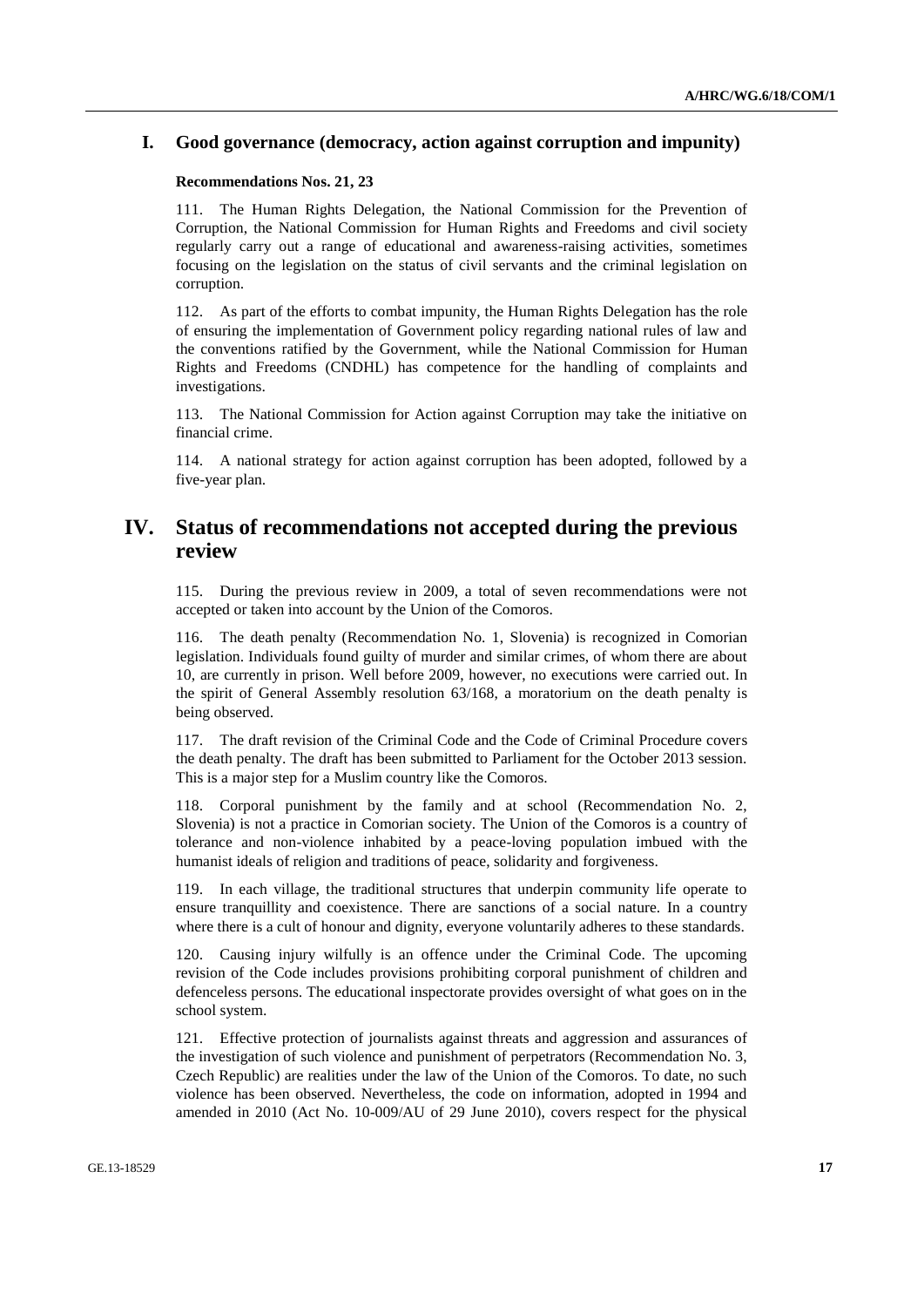integrity of journalists and protection of their sources. The independent control and regulatory body called the National Council for the Press and Audiovisual Media that was envisaged in the law containing the code on information was established by decree No. 11- 074/PR.

122. There is no political majority in Parliament that would enable provisions of the criminal law penalizing consensual same-sex relations among adults to be reviewed, and in any case, this is not a real problem in our country (Recommendation No. 4, Czech Republic).

123. The organization of awareness-raising campaigns that would promote tolerance in this regard, as suggested, would simply shock the sensibilities of the country's Muslim population and provoke irrational, uncontrollable situations constituting threats to public order and social harmony. In any event, the systematic uncovery and repression of such acts is not part of criminal policy.

124. It is not the Government's responsibility to "take measures to enable Muslims to convert to religions other than Islam" (Recommendation No. 5, United Kingdom). People are free to believe or not to believe. It is true that in Muslim countries a change of religion is called apostasy. It is also true that prior to 2009, persons were prosecuted for having changed religion. But this took place against a backdrop of provocation and manipulation, and the convictions were intended to appease public outrage.

125. Freedom of belief is tolerated in the Union of the Comoros. For example, masses are organized every Sunday by the Catholic community, which has its church and belfry, its clinic and its pharmacy. Nuns and other members of religious orders live freely among the Comorians. Other religions are also practised openly, with no fear or repression.

126. The second part of Recommendation No. 5 requests the Government to "allow those of other faiths to proselytize". The position of the Comorian Government has not changed, given the mindset and religious consciousness of society.

127. It is true that in the Union of the Comoros, Islam binds society together. It is the soul of society. But it is in no way rigidly moralistic or intolerant. Practicants of other religions are not harassed.

128. For reasons of social and political stability, in a Muslim country, one cannot promulgate laws to authorize and promote proselytization of another religion. This would be seen as a provocation.

129. Recommendation No. 6, made by Italy, overlaps with Recommendation No. 5.

130. The Government is aware of the need to eliminate all forms of discrimination in all areas of life. It will act according to society's capacity to internalize the necessary changes.

131. The response given in paragraph 130 above is valid for Recommendation No. 7 made by the Netherlands.

# **V. Progress and best practices**

### **A. Improved fulfilment of civil and political rights**

132. To enhance respect for human rights, in November 2012 the Union of the Comoros adopted a national human rights policy calling for communication, protection and promotional activities taking into account the whole range of human rights.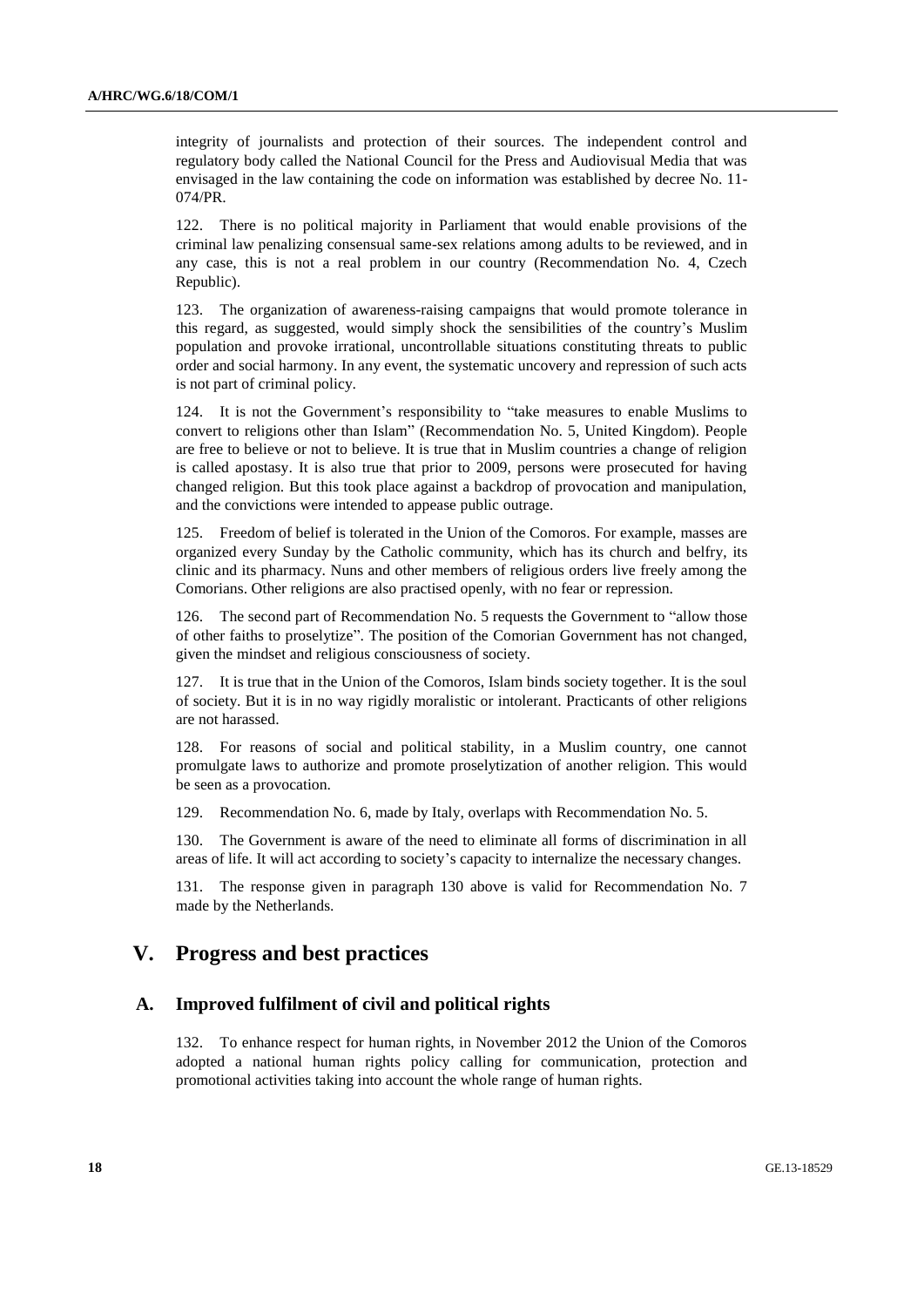### **1. Right to life**

133. Although the death penalty is in effect, no execution of persons condemned to capital punishment has been recorded since the first cycle in 2009. The draft legislation on amendment of the Criminal Code has abolished the death penalty. The Code also stiffens the penalties for anyone who commits murder, assassination, infanticide or other crimes.

### **2. Effective action against torture, punishment and other cruel, inhuman or degrading treatment**

134. The draft legislation on the Criminal Code, specifically article 273 thereof, strictly prohibits torture. It is in line with the Optional Protocol to the Convention against Torture and Other Cruel, Inhuman or Degrading Treatment or Punishment. Article 255 of the Criminal Code also prohibits trafficking in persons.

### **3. Deprivation of liberty**

135. Using the Peacebuilding Fund, specifically the programme of support for the effective administration of justice and respect for human rights, the Government has been able to renovate the Koki short-stay prison on the island of Nzwani. The juvenile ward has been reconstructed. A new child-friendly courtroom was built in Moroni in 2012.

136. A compendium of legislative and regulatory instruments was published by the Ministry of Justice.

137. New premises for the law courts in Fomboni, on Mwali island, were built and handed over to the Government in April 2012.

#### **4. Right to information and freedom of expression**

138. With the adoption of Act No. 10-009/AU of 29 June 2010, a code of information and communication was adopted, strengthening freedom of information, the rights of journalists and the protection of sources.

#### **5. Improved good governance**

139. Since the previous review in 2009, the Union of the Comoros has continued to strengthen the legal and institutional framework for good governance and the promotion and protection of human rights.

140. Free, democratic, pluralistic and transparent elections were organized at the national and local levels in 2009 and 2010. Since the elections were organized in a uniform manner, it was possible to reduce expenditure, and their peaceful conduct helped to reinforce the stability of the institutions and to promote civil concord and good governance, since the tension between the Union and the executive authorities of the islands has been relaxed and the trust of the population in elected officials renewed.

141. One hundred women participated in the various national and local elections.

142. The country has gained experience in the organization and monitoring of elections, and this has been acknowledged.

143. Democracy in daily life is a reality: it is visible in freedom of expression and association and the right to strike.

144. The Government is continuing to incorporate the international legal instruments to which it is a party.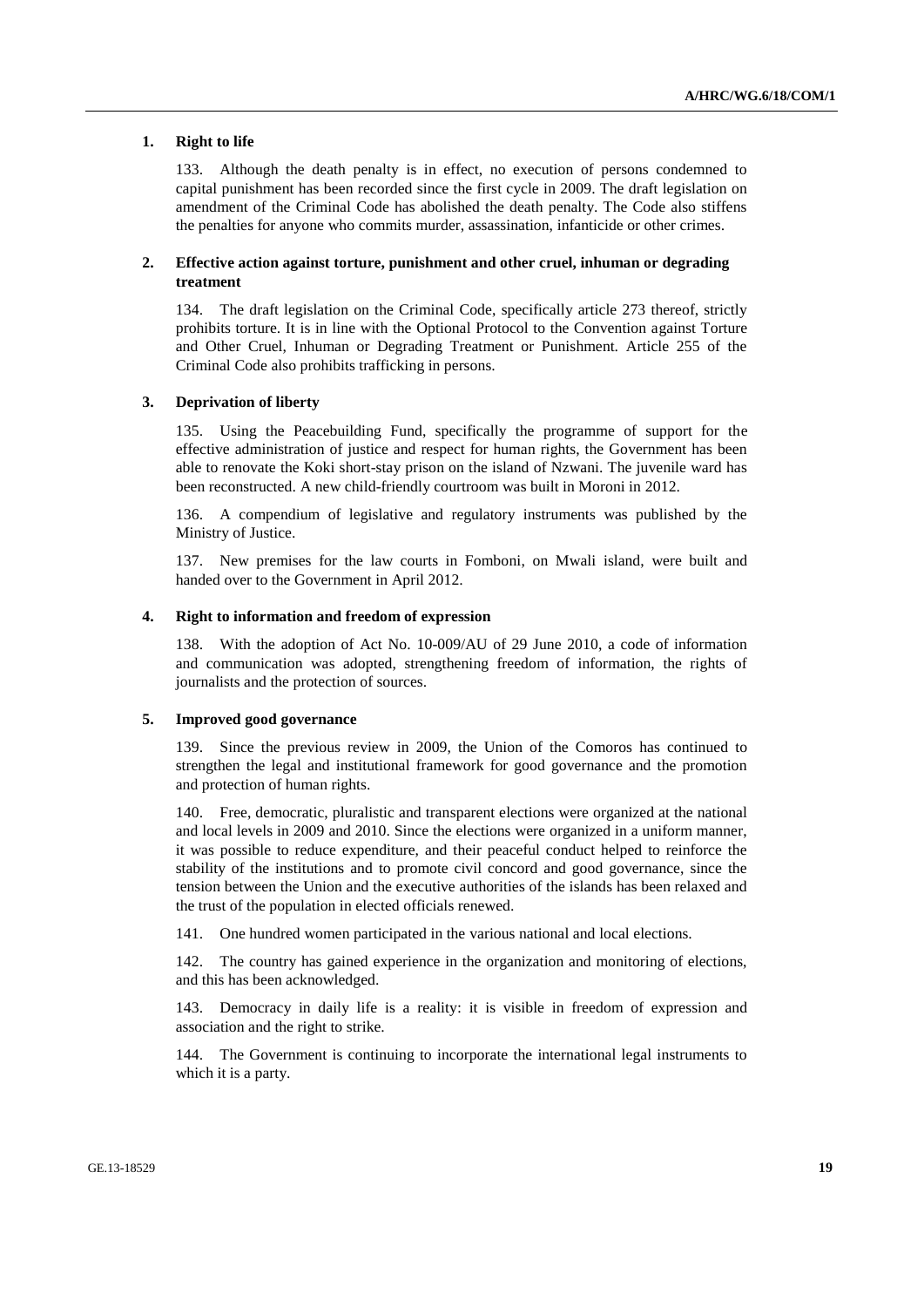145. The legal framework has been supplemented, among other things, by the establishment of the Supreme Court. The corps of lawyers and justice officials is growing in size.

146. Comorian civil society is moving rapidly forward. It plays its rightful role in the democratic process, with the operation of counterbalances and in the education of the population. The National Consumer Protection Federation, the NGOs involved in the protection of human rights and the environment and many others are a source of democratic enrichment and awareness-raising.

147. It must be recalled that with the change of governments, from colonialism to independence, the legal instruments on human rights, protection of women and children and civil and political rights were reaffirmed as part of Comorian legislation.

### **B. Dynamic efforts to promote economic, social and cultural rights**

#### **1. Enhanced economic rights**

148. Sustained efforts in the economic and financial sphere have made it possible to benefit from the highly indebted poor countries initiative (HIPC).

149. A strict mechanism for tracing the money obtained from citizenship by investment has been instituted.

150. A commission against corruption has been established. A national commission for human rights and freedoms has been set up. An interministerial international humanitarian law commission has been instituted. A group on rigourous follow-up to the Government's commitment to combating human trafficking has been set up. The fact that there is a platform for female entrepreneurship is a positive development.

#### **2. Improved right to work**

151. Traditionally, it has been for the State and civil society to promote human rights. However, the economic progress that is key to the enjoyment of human rights cannot be achieved without the active involvement of the private sector, which then becomes a major player in the promotion of human rights.

152. Accordingly, the Comorian Government involves the private sector in its thinking and initiatives. Among the Government's priorities are reduction of unemployment, particularly among young people, and promotion of the private sector. It has set up a National Agency for Investment Promotion (ANPI) which, among other responsibilities, acts as the liaison between entities that propose investment projects and the administration and has tackled a wide range of reforms, recommendations and initiatives in order to open up the economic environment. It runs an "employment house" which was inaugurated on 23 March 2013.

153. This institution, which is administered by the Ministry of Employment, Labour and Women's Entrepreneurship, brings together several players, including labour unions. It is involved in job training and placement. It works with the Ministry of Finance and the Chamber of Commerce, Agriculture and Industry to rationalize the enterprise creation procedures.

154. The investment code has been amended, according five-year advantages to new investors. The business climate has been improved. Efforts are being made to revive tourism, which generates a pool of job opportunities. Emphasis is placed on technical education to fit the needs of the economy.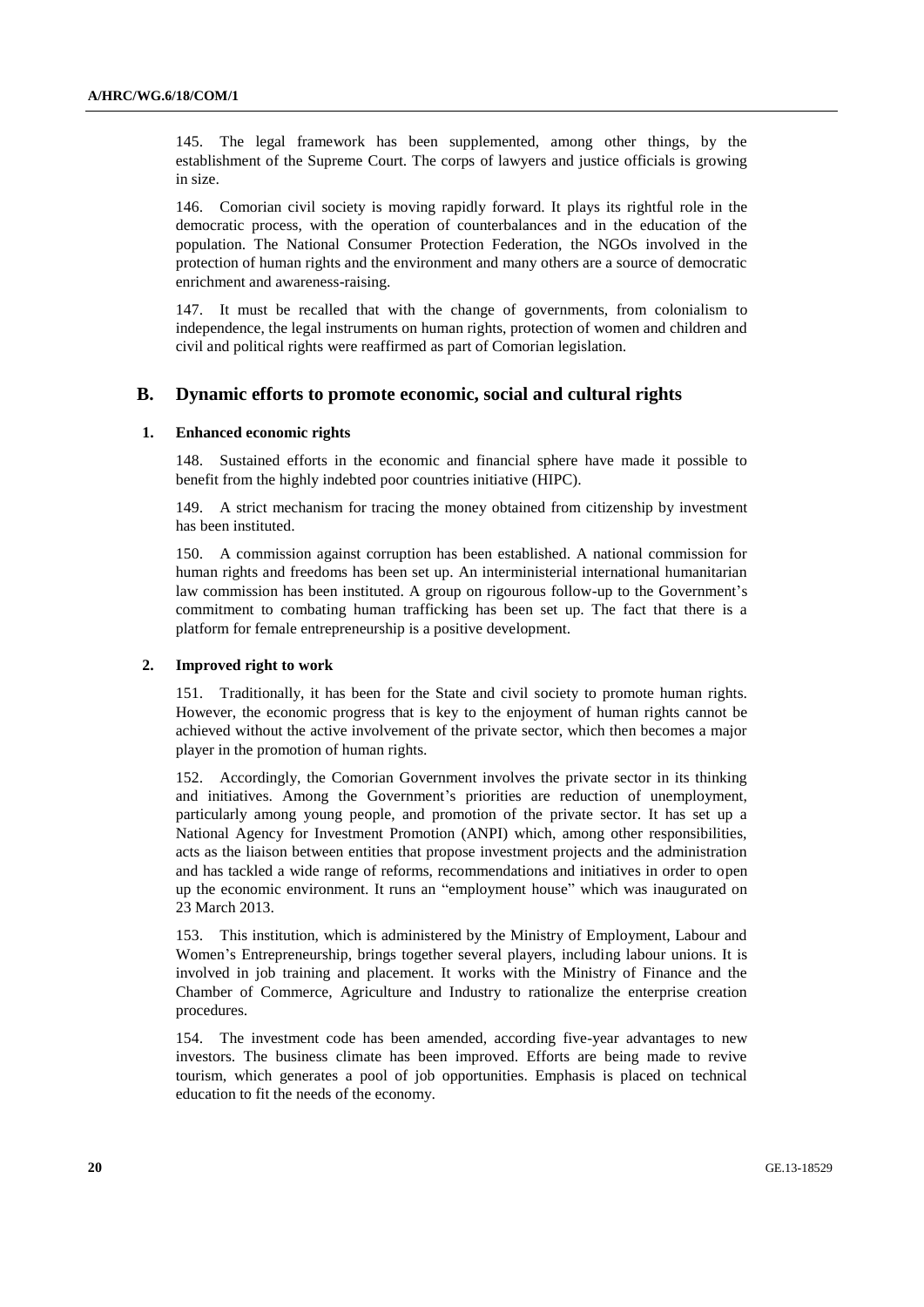#### **3. Social security**

155. A major aspect of the Government's efforts is the protection of workers and the strengthening of labour legislation.

156. The texts governing the social welfare fund were amended by Act No. 12-021/AU of 25 December 2012, promulgated by decree No. 13-20/PR of 14 February 2013, in the interests of clarity and to facilitate access by workers to medical coverage and other necessities.

157. In May 2012, the Comorian Government adopted a national solidarity policy intended to enhance the long-term, comprehensive social security coverage of workers, including those in the informal sector, and to reorganize medical insurance to make coverage more extensive and subsequently universal, with particular regard for persons with disabilities, orphans, the poor and widows.

#### **4. Right to food**

158. The Comorian Government is committed to achieving self-sufficiency in food production by facilitating access to loans for fishing, animal husbandry and farming and providing the necessary expertise. Particular attention is devoted to the respective trade associations.

159. A national platform on women, sustainable development and food security has been set up. A national NGO involved in food security and local product promotion is taking part in the effort to achieve food self-sufficiency.

#### **5. Right to housing**

160. The phenomenon of the homeless does not exist in the Union of the Comoros. Although housing is not of the highest quality, it may be described as decent, and it is improving over time. Nevertheless, efforts need to be made in some regions to ensure that hygiene and health standards are respected.

#### **6. Right to health**

161. Despite its limited resources, the Government is concerned about the health of the population. Measures to ensure that emergency hospital care is provided free of charge have been adopted, including through ministerial decisions in 2012.

162. A strategic plan on human resources for health and a new national health-care development plan for 2010–2014 have been adopted.

163. A package of measures to make a real impact on maternal and child mortality has been adopted and integrated into the new health-care development plan.

164. Policies on health and nutrition have been developed.

165. A comprehensive multi-year immunization plan through 2014 and guidelines for the health information system have been adopted.

166. A fund was set up in order to halve the cost of caesarian sections, from 20,000 to 10,000 Comorian francs (US\$ 50 to 25). Consideration is being given to making caesarians free of charge.

167. The Government has reformed the health code, envisaging general improvements in the health-care system (referral and supplementary).

168. In cooperation with the Agence Française de Développement, the Comorian Government has launched a health sector support project emphasizing infrastructure.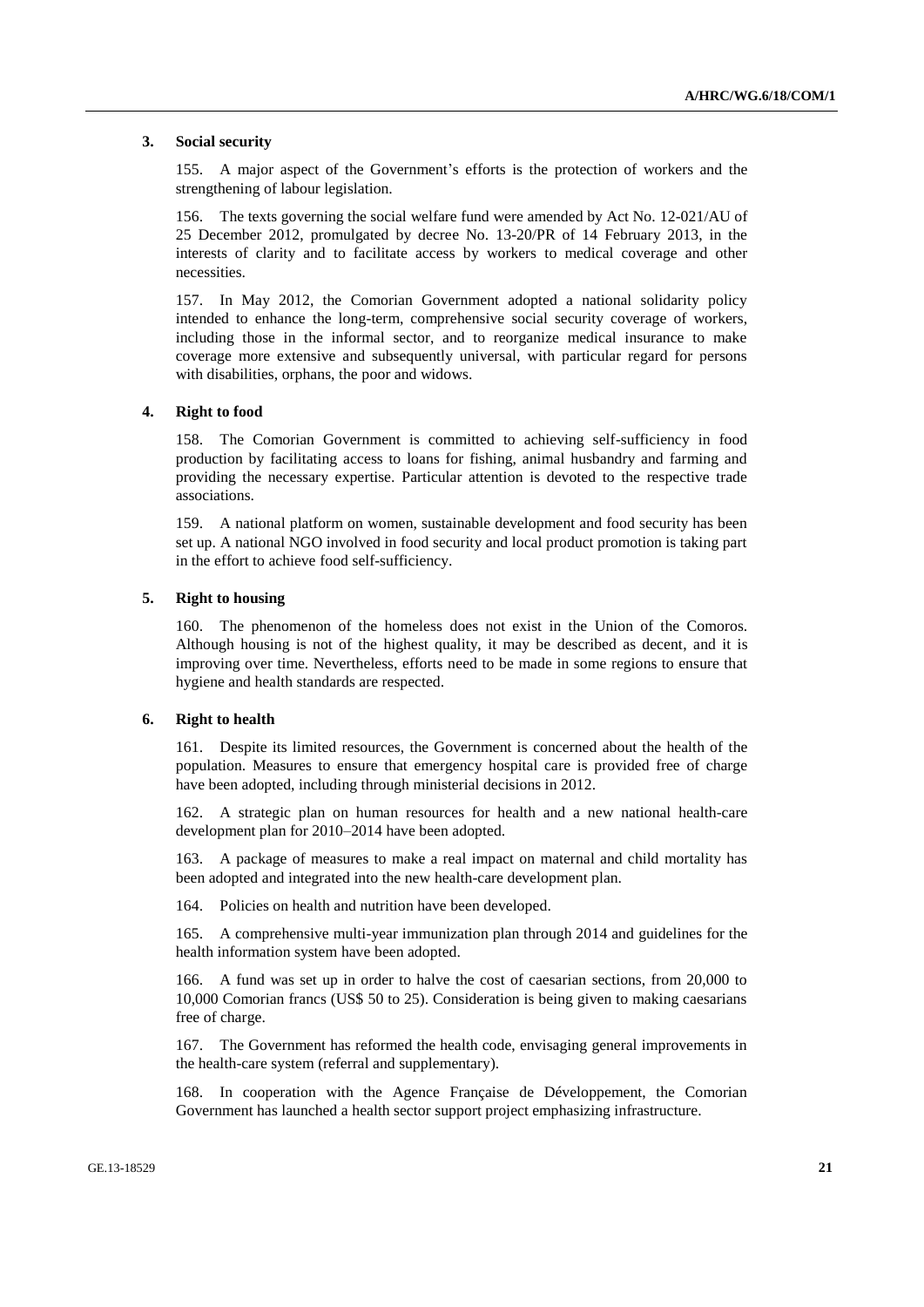169. A campaign to eradicate malaria has been undertaken.

170. The Government has received support from UNFPA for instituting a programme for the protection of maternal and child health.

171. All newborns are generally inoculated against measles, but to promote better health, from 17 to 21 June 2013, the Government organized a comprehensive measles immunization campaign for children aged 9 months to 5 years.

172. In order to strengthen the intensive care services available, a dialysis unit was set up in the national hospital in 2011, with the support of Egypt.

173. A policy on health and the environment has been adopted.

174. Villages are participating in the effort to improve health infrastructure coverage nationwide through the construction of health centres, clinics and storage facilities for medical supplies.

### **C. Major progress in the fulfilment of specific categories of rights**

#### **1. Rights of the child**

175. The Government can bring to bear its legal arsenal and intensive awareness-raising efforts carried out through State and non-State institutions and organizations in stepping up its policy of combating child labour. Massive school enrolment of children has been facilitated by the extension of the public school network to even the most remote villages, societal evolution, parents' realization of the need for their children to be educated and not held back by ignorance and the development of civic spirit.

176. National round tables on child labour have been organized by the ministry responsible for employment in order to establish the best conditions for coping with this problem.

### **2. Intensive promotion of women's rights and gender equality**

177. The Indian Ocean Commission (IOC), a regional organization of five countries including the Union of the Comoros, has set up platforms for women in business and women in politics that are very active.

178. Women are members of decision-making bodies; they hold high-ranking positions in the judiciary and the Government and serve as lawyers and heads of central administrative bodies.

# **VI. Challenges and constraints**

179. The Union of the Comoros is an extremely impoverished country with few resources that is constantly facing budget deficits.

180. Despite the State's efforts to attract investment to modernize the basic economic infrastructure, school and health facilities are often financed by the local communities. Hospitals and their equipment are outdated, and the roads are in poor condition.

181. More support structures for women and child victims of sexual violence or abuse should be built and endowed with more human and material resources.

182. The country has long lacked funding for investment. The unemployment rate is alarming, particularly among people less than 30 years of age, who make up 73 per cent of the population.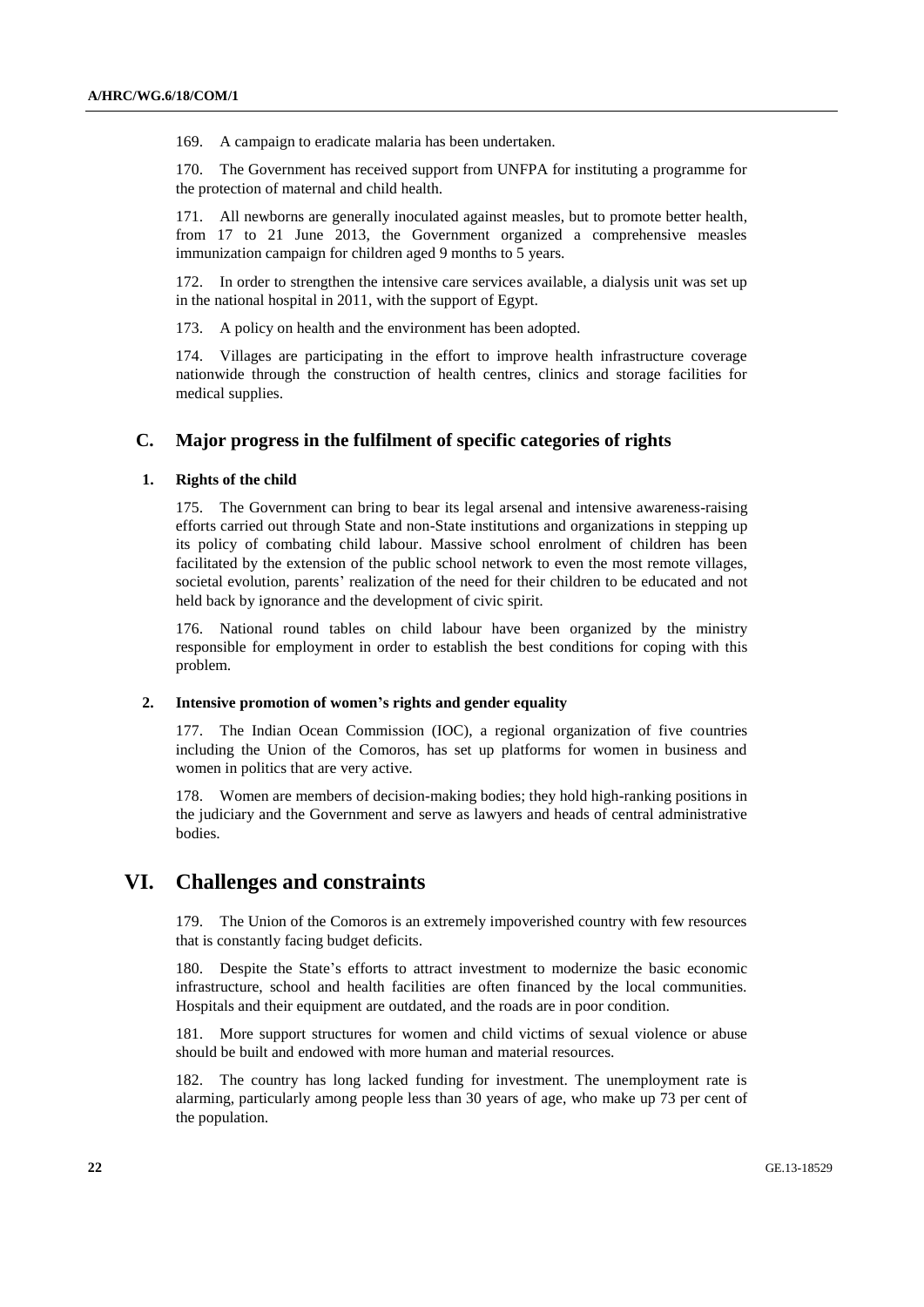183. The institutions dealing with human rights, like most administrative units, lack staff specialized in human rights and international mechanisms.

184. These deficiencies are detrimental to human rights, constituting an involuntary violation of them; budgetary constraints hinder real progress in the enjoyment of human rights.

185. Such constraints handicap existing good intentions to work towards better fulfilment of the human person. The reluctance of women to enter the electoral fray, doubtless because of the bruising nature of politics, is unfortunate. Social and cultural pressures must be countered by the extension of human rights to all spheres of life.

186. In August 2013, a group was set up to coordinate follow-up on the commitments undertaken by the Comorian Government, particularly with regard to trafficking in persons.

# **VII. Expectations in terms of capacity-building and technical assistance**

187. These include:

- Strengthening the capacity of institutions responsible for the promotion and protection of human rights;
- Training and assistance in preparing reports for submission to treaty bodies;
- Training in communication techniques for improved education on the necessary behavioural changes;
- Training of women for involvement in politics;
- Improvement of the penal system through the construction of prisons that meet the standards of respect for human dignity and preparation for reintegration in society through the training of prison guards and specialized educators;
- Training of judges to specialize in financial crime and combating piracy at sea;
- Training of judicial officers;
- Construction of courts to provide proximity to the system of administration of justice;
- Establishment of shelters for women and child victims of abuse and ill-treatment.

# **Conclusion**

188. The Union of the Comoros has made substantial progress in improving the human rights situation since the previous periodic review.

189. It has carried through on 52 of the recommendations that it endorsed and has progressed on the 7 others that it has neither supported nor taken into account.

190. Efforts are being made on a daily basis in respect of human rights. The Comorian Government is ready to cooperate on a regular and sustained basis with the special procedures, the treaty bodies and the agencies of the United Nations that specialize in the field of human rights and with the relevant regional, intergovernmental and subregional institutions.